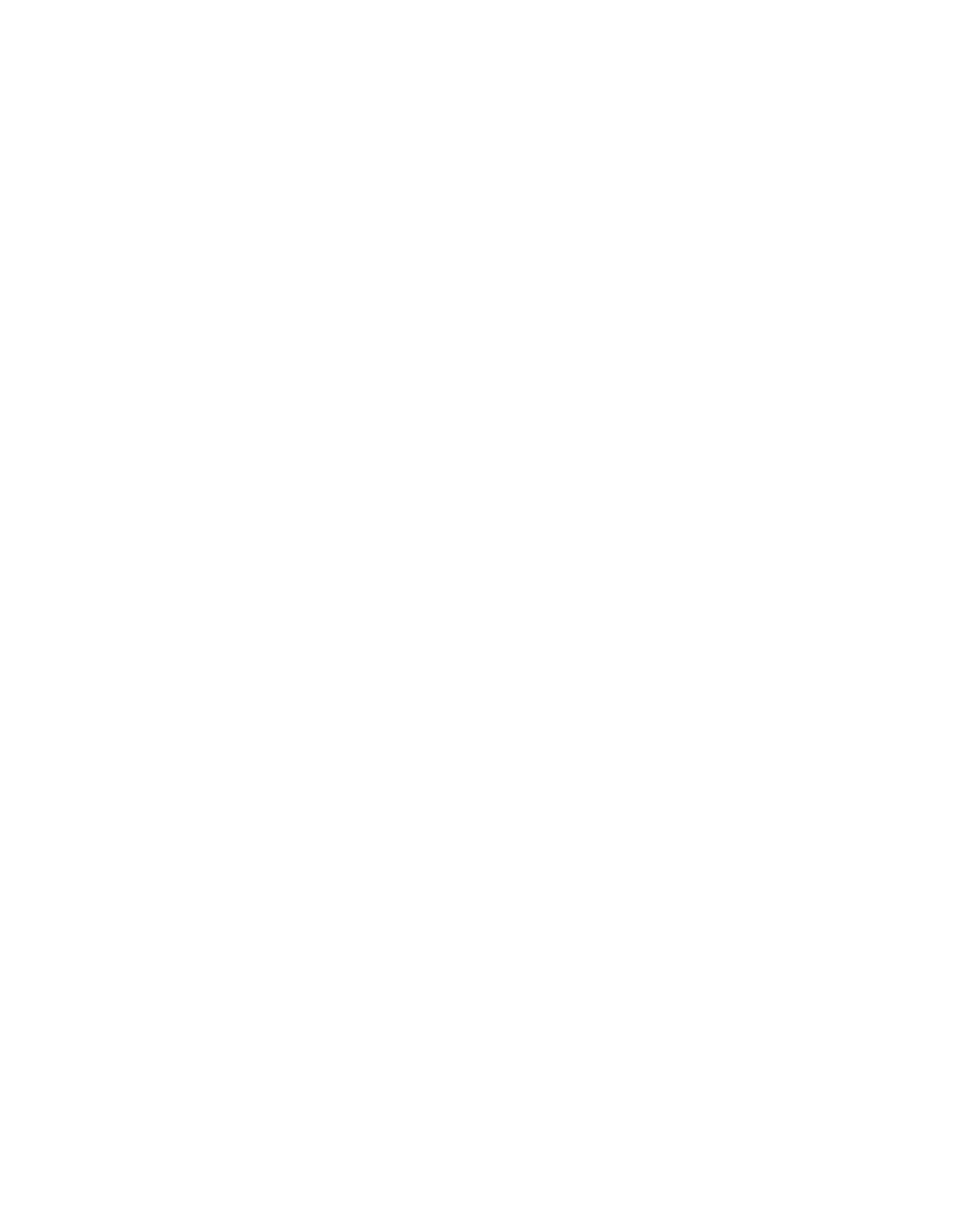#### **Introduction**

In spite of their deep and obvious connections, housing and school policy have evolved separately, with little attention to their mutually reinforcing impacts. In civil rights law, the US Supreme Court initially recognized the "reciprocal relationship" between housing and school segregation in a sophisticated [1](#page-2-0)973 opinion in the Denver schools case, $<sup>1</sup>$  only to retreat to a</sup> stance of willful ignorance a year later in the Detroit schools case, [2](#page-2-1) describing the causes of school segregation as "unknown and perhaps unknowable."<sup>[3](#page-2-2)</sup> In Congress, committees with jurisdiction over housing and education are completely separate, mirrored by separate federal agencies that have had virtually no policy interaction until very recently. This same pattern of policy separation is repeated at the state and local level, with separate legislative committees and separate executive departments, so that finally at the local community level it is rare for a school board to have any contact with the local housing department, zoning board, or public housing authority.

This willful disconnect between housing and school policy does not, of course, mean that housing and school policy are not connected. Historically, they have worked together to maintain racial hierarchy and separation and to protect the privileges of the dominant groups in our society, which partly explains why their obvious connections have been submerged. But by acknowledging these mechanisms of separation, and working to disrupt them, we can continue to make incremental progress toward a more inclusive and integrated society.

This chapter will examine what we know about current laws, policies, and practices that mutually reinforce housing and school segregation, and present some examples of how housing and school policy can work together to disrupt the cycle.

<span id="page-2-2"></span><span id="page-2-1"></span><span id="page-2-0"></span><sup>1</sup> *Keyes v. School District No. 1, Denver, Colorado* 413 US 189 (1973) was an early challenge to segregative school boundary-drawing outside the context of Southern *de jure* school segregation policy. By drawing school attendance lines to mirror neighborhood patterns of racial segregation, school officials were held liable under *Brown* even without an express racial separation law or policy. 2 *Milliken v. Bradley* 418 US 717 (1974) involved a challenge to stark school segregation in Detroit and the Detroit region. A sharply divided Court held that a school integration remedy could not be extended to suburban school districts without a separate showing of a constitutional violation in each district. <sup>3</sup> "It is this essential fact of a predominantly Negro school population in Detroit—caused by unknown and perhaps unknowable factors such as in-migration, birth rates, economic changes, or cumulative acts of private racial fears—that accounts for the 'growing core of Negro schools,' a 'core' that has grown to include virtually the entire city" (*Milliken v. Bradley*, opinion of Justice Stewart).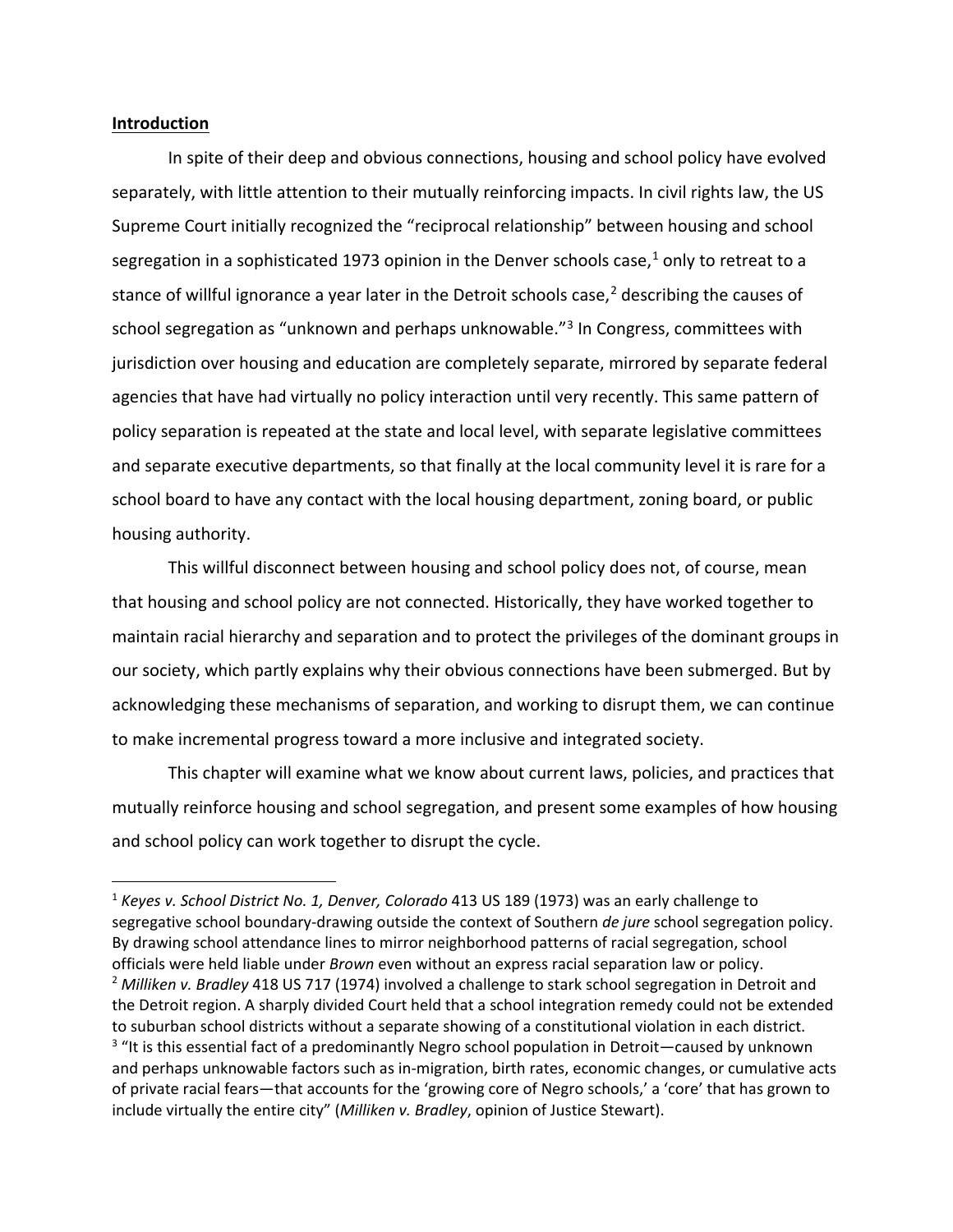#### **Education Policies that Influence Housing Segregation**

The racial and economic makeup of public schools can have a profound intergenerational effect on residential segregation or integration by affecting students' academic outcomes and career prospects, their interracial attitudes, and their desire to live and work in integrated settings as adults.<sup>[4](#page-3-0)</sup> These are the deeper ways in which education policy influences housing patterns. But we are also concerned here with the ways in which current educational policies, structures, and decisions influence residential housing patterns and families' decisions about where to raise their families. By examining the influence of educational policies that support residential segregation, particularly the boundary-drawing that is so prevalent in American education, we can begin to develop policies to disrupt these patterns.

School district boundaries and school assignment policies are key drivers of school segregation,<sup>[5](#page-3-1)</sup> but they are also the education policies that have the greatest impact on residential segregation. In the Jim Crow South, residential segregation was not necessary to preserve white access to higher-quality, better-resourced schools. But after court-ordered desegregation in both the South and North, school boundary lines took on much greater importance in sorting families by race and class, becoming a key factor in family residential choices and a priority for white policymakers seeking to preserve the segregated status quo.

Some of the key elements of school boundary-drawing that influence residential segregation include: school district boundaries that are coterminous with local land use jurisdiction boundaries; state policies that prohibit or discourage school enrollment across school district lines; school attendance zones that are closely tied to demographically identifiable neighborhood boundaries; uncontrolled school choice policies (charters, vouchers, and open enrollment); school siting decisions that do not take into account patterns of residential racial and economic segregation; resource allocation among schools; school rating systems and parental perceptions of school quality; and student transportation policies.

<span id="page-3-0"></span> $4$  Mickelson (2011); Wells and Crain (1994).

<span id="page-3-1"></span> $5$  Siegel-Hawley (2016).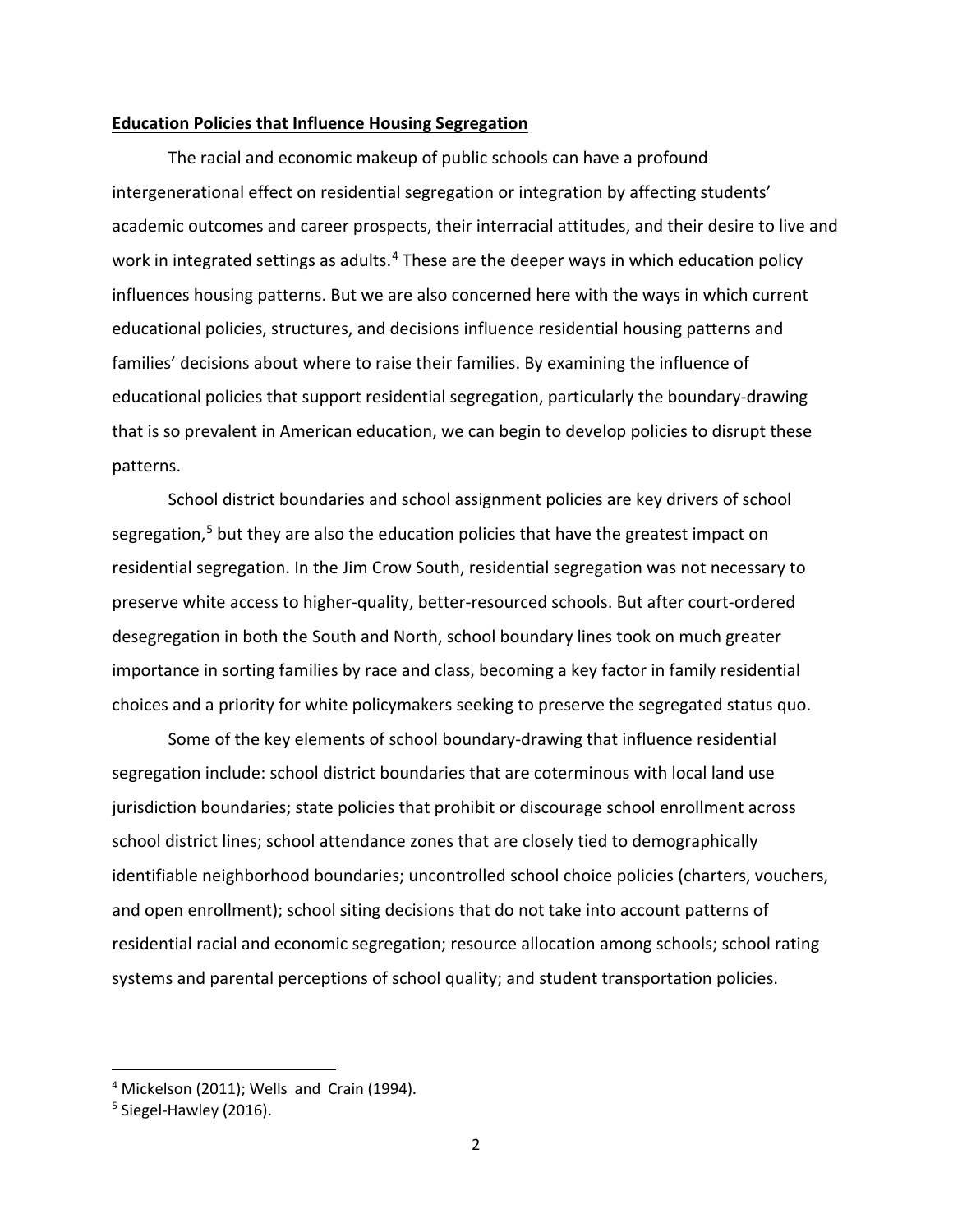#### **School District Boundaries and Local Land Use Jurisdiction Boundaries**

Wide variations in perceived school quality are a major driver of racial and economic segregation across school districts, particularly in highly fragmented metropolitan areas.<sup>[6](#page-4-0)</sup> The disproportionate presence of higher-income students in a school district naturally leads to higher test scores.<sup>[7](#page-4-1)</sup> In turn, reports of these scores increase demand among higher-income families for housing in the district, and thus the cost of housing.<sup>[8](#page-4-2)</sup> This type of district-shopping and sorting by family income, informed by one-dimensional school ratings, $9$  is a primary driver of income segregation in US metro areas.<sup>[10](#page-4-4)</sup> The underrepresentation of African American and Latino families in the upper income quintiles guarantees that this increasing trend of income segregation for families with children will also include significant racial segregation. In fact, regions with high levels of school district fragmentation tend to have significantly higher rates of racial segregation between districts.<sup>[11](#page-4-5)</sup> The existence of racially identifiable schools may also influence white parents and more affluent parents to make residential moves to less diverse neighborhoods and schools— based on either racial fears or implicit assumptions about school quality based on racial composition.<sup>[12](#page-4-6)</sup> Real estate brokers and real estate marketing practices can exacerbate this tendency by focusing on school test scores and public perceptions of school quality. The greater the racial and economic disparities across school districts in a region, the greater the fluctuation in housing value and neighborhood racial instability will be, as higherincome and higher-wealth families with children rapidly bid up the price of housing in the "highest-performing" districts.<sup>[13](#page-4-7)</sup>

Likewise, in highly fragmented metropolitan regions with multiple school districts serving the same housing market, state policies that prevent cross-district enrollment can further encourage district-shopping among homebuyers, exacerbating residential segregation

<span id="page-4-0"></span> <sup>6</sup> Ayscue and Orfield (2014); Owens (2016).

<span id="page-4-1"></span><sup>&</sup>lt;sup>7</sup> Average math and reading scores on standardized assessment tests have a linear relationship to family income. See CollegeBoard (2016).

<span id="page-4-2"></span><sup>8</sup> Owens (2017).

<span id="page-4-3"></span><sup>&</sup>lt;sup>9</sup> Wells (2015); Lerner (2015).

<span id="page-4-4"></span><sup>&</sup>lt;sup>10</sup> Owens (2017).

<span id="page-4-5"></span> $11$  Bischoff (2008).

<span id="page-4-6"></span><sup>12</sup> Wells (2015); Frankenberg (2005); Holme (2002).

<span id="page-4-7"></span> $13$  Owens (2017).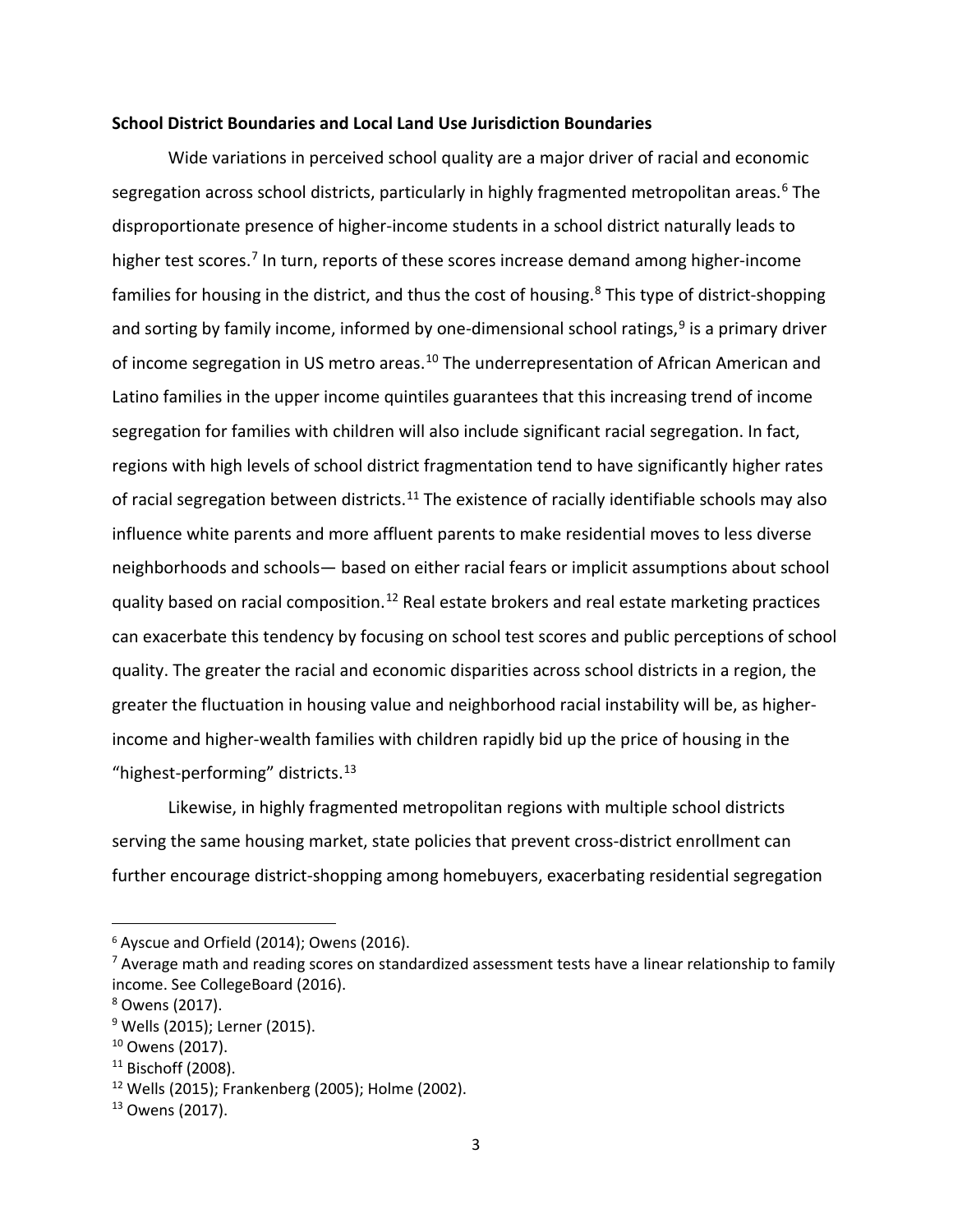by income and race.<sup>[14](#page-5-0)</sup> A good example of these policies can be found in Connecticut, prior to the 1996 *Sheff v. O'Neill* state Supreme Court decision, where (with limited exceptions) school districts had been required by law to be coterminous with town boundaries, and students were required by law to attend public schools in the district where they resided. These state policies were found in *Sheff* to be the immediate cause of unconstitutional segregation in the greater Hartford region.[15](#page-5-1)

The phenomenon of shared municipal authority over land use and school assignment (which is common in the Northeast and Midwest) can exacerbate these patterns of segregation and school sorting, as school districts' local zoning boards practice exclusionary zoning to prevent the entry of lower-income students into affordable housing in the district, thus ensuring a higher tax base, higher test scores, and a well-resourced school system for local students.

#### **School District Secession and Residential Segregation**

A related problem arises in emerging efforts by local communities to secede from larger county-wide school districts, particularly in the South. Ironically, many county-wide districts in the South were originally created to prevent African American political control of urban schools,<sup>[16](#page-5-2)</sup> yet the presence of consolidated regional districts later permitted the courts to assert jurisdiction over an entire region in school desegregation cases, in contrast to the courts' withdrawal from regional jurisdiction in fragmented Northern regions like Detroit.<sup>[17](#page-5-3)</sup> In response to increasing diversity and continuing efforts to maintain school integration, some white communities have petitioned for separation from larger county districts, in the name of "local control" and "neighborhood schools."[18](#page-5-4) When a predominantly white, upper-middle-class community breaks off from a racially and economically diverse county school district, it is reasonable to expect some degree of middle-class and white exodus from the county school

<span id="page-5-0"></span> $14$  Frankenberg (2009).

<span id="page-5-1"></span><sup>15</sup> *Sheff v. O'Neill* 238 Conn. 1 (1996).

<span id="page-5-2"></span><sup>16</sup> Fischel (2009); Suarez (2015); Wilson (2016).

<span id="page-5-3"></span><sup>17</sup> Wilson (2016).

<span id="page-5-4"></span> $18$  Eaton (2014). The education research group EdBuild also recently published a comprehensive survey and critique of school secession policies across the country; EdBuild (2017).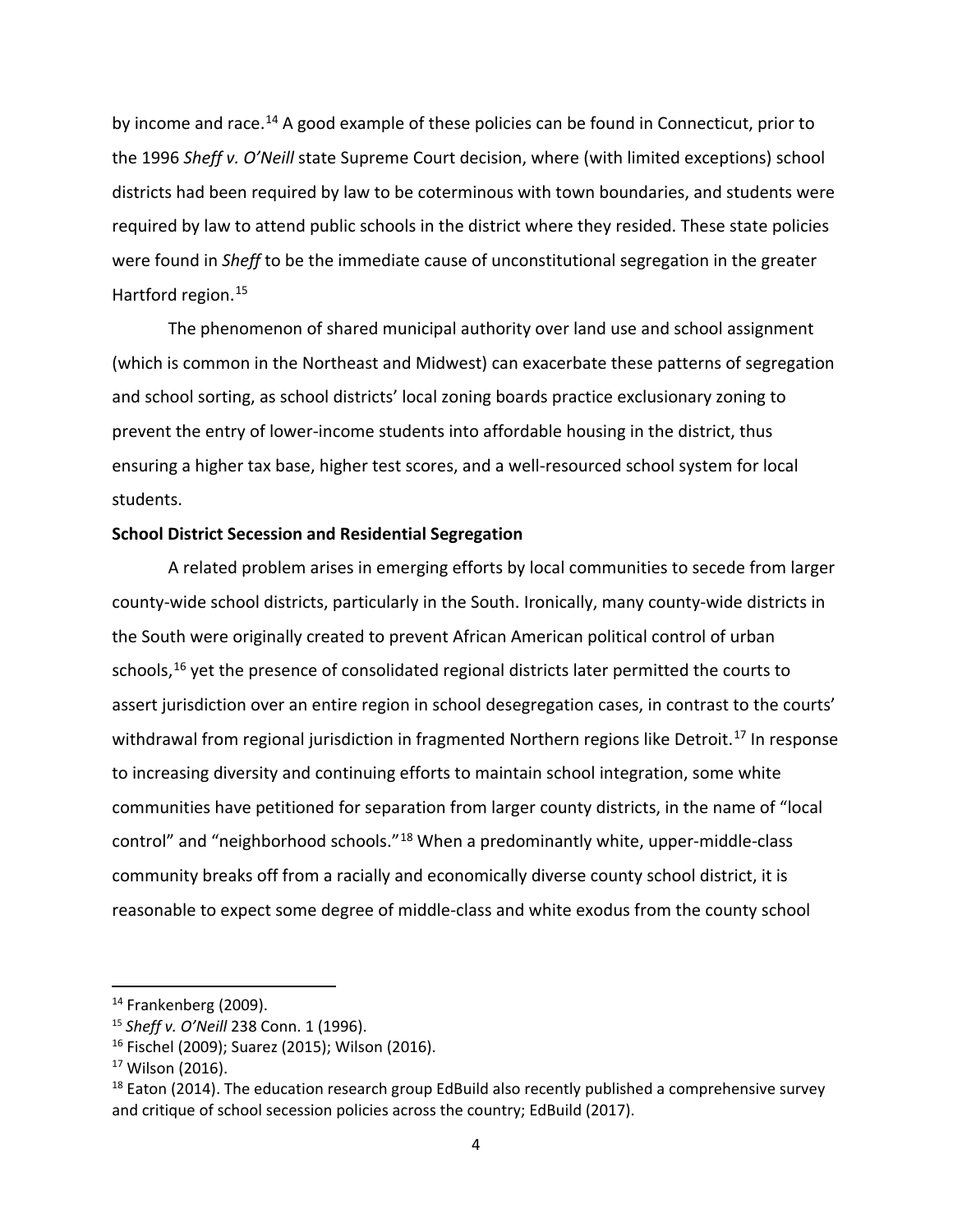district.<sup>[19](#page-6-0)</sup> In recent years a number of school districts in the South have seen predominantly well-off and white suburban school districts seceding from county school systems,<sup>[20](#page-6-1)</sup> with notable examples in Memphis, Tennessee, $^{21}$  $^{21}$  $^{21}$  and Baton Rouge, Louisiana.<sup>[22](#page-6-3)</sup>

# **School Attendance Zones and School Assignment Policies That Are Closely Tied to Demographically Identifiable Neighborhood Boundaries**

Like school district boundaries, school attendance zone boundaries can have a powerful impact on residential segregation patterns. Inclusion of a diverse neighborhood *within* the zone of a perceived high-performing school can stabilize housing prices and residential turnover in a neighborhood. Conversely, the carving out of diverse neighborhoods from predominantly white school zones can accelerate neighborhood racial transition and loss of housing values.<sup>[23](#page-6-4)</sup>

#### **Uncontrolled School Choice**

Well-planned and well-executed systems of school choice can be useful tools in efforts to decouple residential segregation and school segregation. However, unfettered choice systems have the propensity to do significant harm to students, lowering overall academic outcomes and exacerbating existing patterns of school segregation. The promise of school choice as a driver of racial and socioeconomic integration, therefore, depends on strategically designed systems rather than on free-market choice.

Research indicates uncontrolled choice policies that permit the free exodus of middleclass and higher-income families from the regular public school system have been shown to have a segregative impact on public schools, leaving behind lower-income students of color and other less advantaged families.<sup>[24](#page-6-5)</sup> Charter schools, which are some of the most commonly employed schools of choice, have been shown to increase segregation by race, socioeconomic status, and language ability if implemented without thoughtful systems put in place to prevent such outcomes.<sup>[25](#page-6-6)</sup> Likewise, research on existing school voucher programs, both in the United

<span id="page-6-0"></span> <sup>19</sup> Frankenberg (2005).

<span id="page-6-1"></span><sup>20</sup> Eaton (2014); EdBuild (2017).

<span id="page-6-2"></span><sup>&</sup>lt;sup>21</sup> Cramer (2017).

<span id="page-6-4"></span><span id="page-6-3"></span><sup>&</sup>lt;sup>22</sup> Newkirk (2014).<br><sup>23</sup> M. Orfield and Luce (2013).

<span id="page-6-5"></span><sup>&</sup>lt;sup>24</sup> Mathis and Welner (2016); Potter (2017).

<span id="page-6-6"></span><sup>&</sup>lt;sup>25</sup> Frankenberg, Siegel-Hawley, and Wang (2010); Bifulco and Ladd (2007).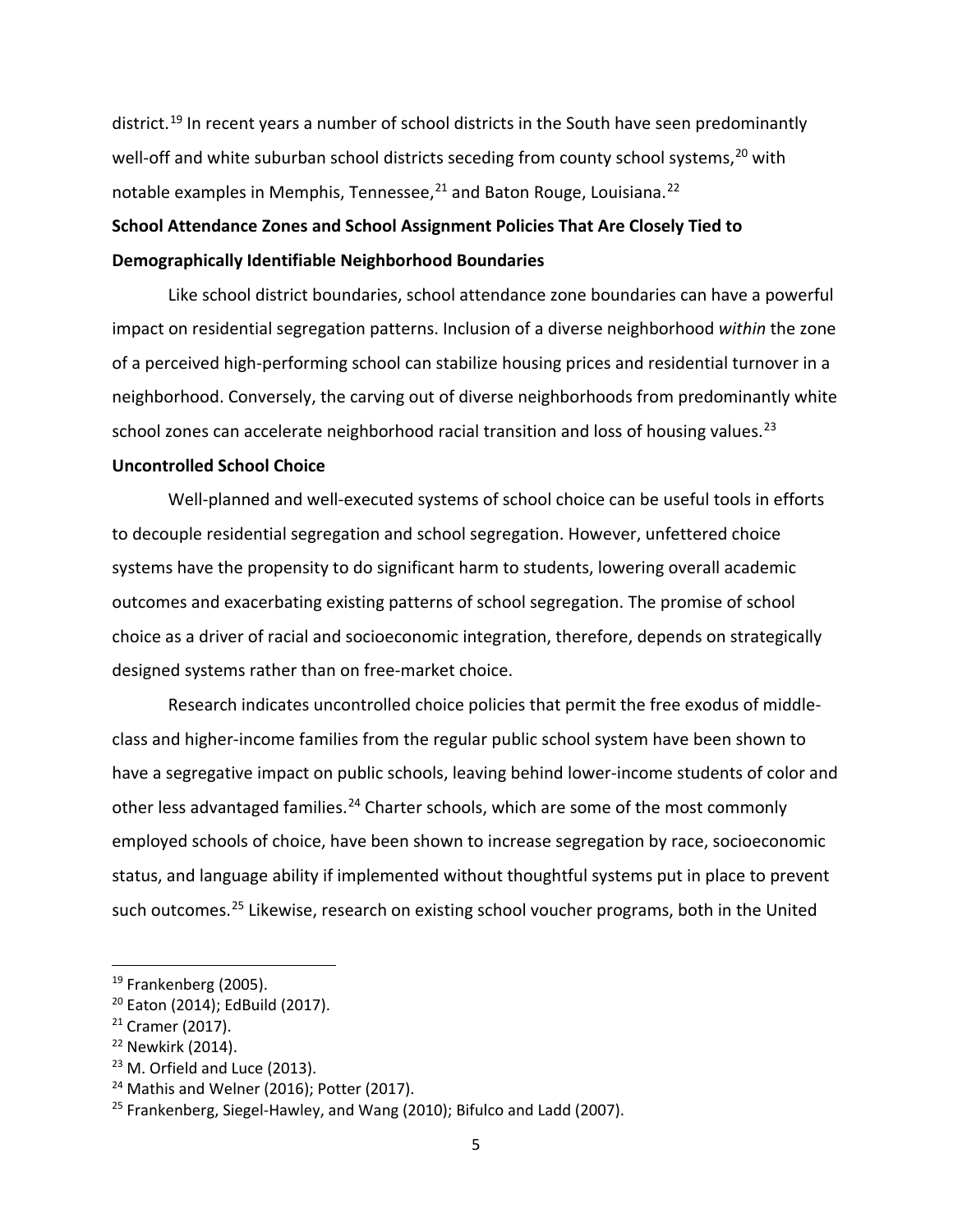States and abroad, has shown that such programs not only result in higher levels of school segregation, but also tend to harm academic achievement in participating students.<sup>[26](#page-7-0)</sup>

Additionally, research indicates that open enrollment schemes, which allow students to enroll in schools located in neighboring districts, have a net segregative effect if enacted without supports (in particular, transportation support across district lines). Minnesota's history with open enrollment laws provides a particularly illustrative example. The state has operated under open enrollment laws since the 1990-91 school year, and while the statutory scheme requires receiving districts to provide transportation once students are inside district lines, there are no requirements for districts to move students across district boundaries. The absence of free student transportation exacerbates the "creaming" effect of uncontrolled school choice policies, as children without good transportation options are routinely left behind in increasingly poverty-concentrated schools.<sup>[27](#page-7-1)</sup>

# **School Siting Decisions That Do Not Take into Account Patterns of Residential Racial and Economic Segregation**

As Justice Powell noted 44 years ago in *Keyes*, the siting or expansion of schools or the drawing of school attendance zones with an intent to segregate is unconstitutional. But how do we assess the decision today to site a new "neighborhood" school in a highly segregated neighborhood? While neighborhood schools are politically popular, especially at the elementary level, and contribute to policy values like walkability and community cohesion, they can also exacerbate racial and economic disparities. In the twenty-first century, it is increasingly difficult to hide the racial impacts of school siting and attendance zone boundary drawing decisions, and the lines between intentional, foreseeable, and "unintentional" segregative school decisions are becoming blurred.<sup>[28](#page-7-2)</sup> Perhaps through creative siting decisions and school assignment policies, it may be possible to combine the values of "neighborhood" schools and school integration. In 2007, Justice Kennedy, speaking for five members of the Court, noted that the siting of schools or drawing of school attendance zones *with the intent to integrate* is a

<span id="page-7-0"></span><sup>&</sup>lt;sup>26</sup> Valenzuela et al. (2013); Abdulkadiroğlu, Pathak, and Walters (2015).

<span id="page-7-1"></span> $27$  Institute on Metropolitan Opportunity (2012).

<span id="page-7-2"></span> $28$  Tegeler (2016).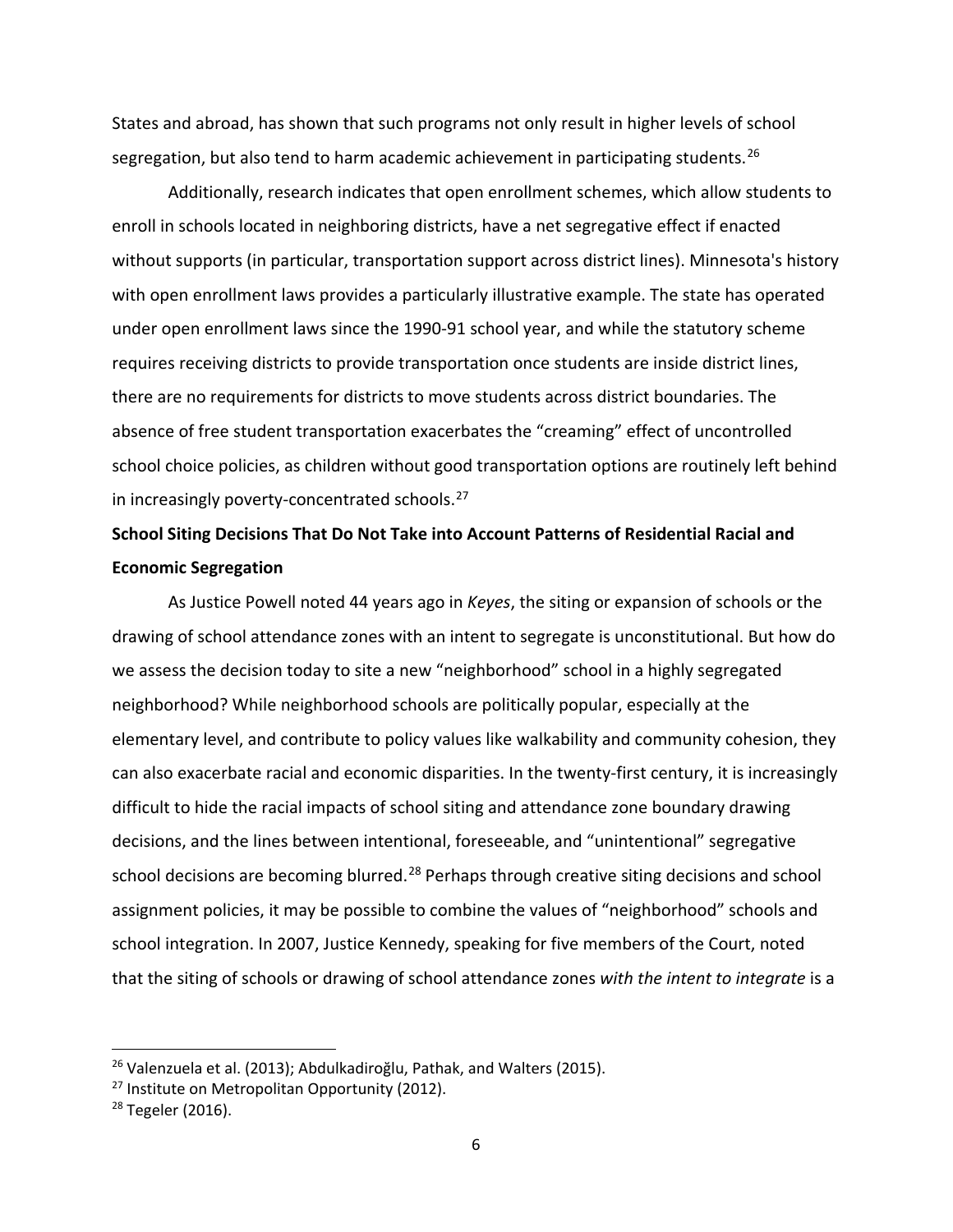constitutional means of achieving the government's compelling interest in school diversity.<sup>[29](#page-8-0)</sup> Justice Kennedy's concurrence is a pointed invitation to analyze the segregation impacts of any new school siting decision.

#### **Resource Allocation Among Districts**

Reliance on local property tax revenue to fund public schools leads not just to inequity between rich and poor districts but also inexorably to racial and economic segregation across districts.<sup>[30](#page-8-1)</sup> As higher-income homebuyers leave "lower-performing" districts, the local tax base declines at the same time as the district struggles with greater levels of need. A few miles away, higher-performing districts have every incentive to keep higher-need students out of the district, driving housing prices up and keeping tax revenue high, to better fund schools with very low levels of poverty and student need. $31$  This is the classic example of what sociologists have called "opportunity hoarding"— in this context, the ability of wealthier towns to maintain high housing prices, commensurately high tax bases and well-resourced schools, and creating costly externalities in nearby cities and towns that have disproportionate shares of poor families—and it is a key structural driver of segregation.

#### **School Rating Systems and Parent Perceptions of Quality**

Primitive school ranking systems based solely on average test scores primarily reflect the demographics and parental education levels of a school's student population, and do not measure a school's overall academic quality or its value as a diverse learning environment. Ranking of systems based on overall test scores deters higher-income families from purchasing in "lower-ranked" school zones, depressing housing values and tax base and exacerbating racial transition and neighborhood segregation.

Amy Stuart Wells has also documented the impact of peer networks on housing and school choices.<sup>[32](#page-8-3)</sup> This word-of-mouth rating system, usually among same-race networks, is often influenced by implicit assumptions about school quality based on schools' racial

<span id="page-8-0"></span><sup>&</sup>lt;sup>29</sup> Parents Involved in Community Schools v. Seattle School District No. 1, 551 US 701 (2007).

<span id="page-8-1"></span><sup>&</sup>lt;sup>30</sup> Owens, Reardon, and Jencks (2016)

<span id="page-8-2"></span><sup>&</sup>lt;sup>31</sup> EdBuild (2016).

<span id="page-8-3"></span> $32$  Wells (2015).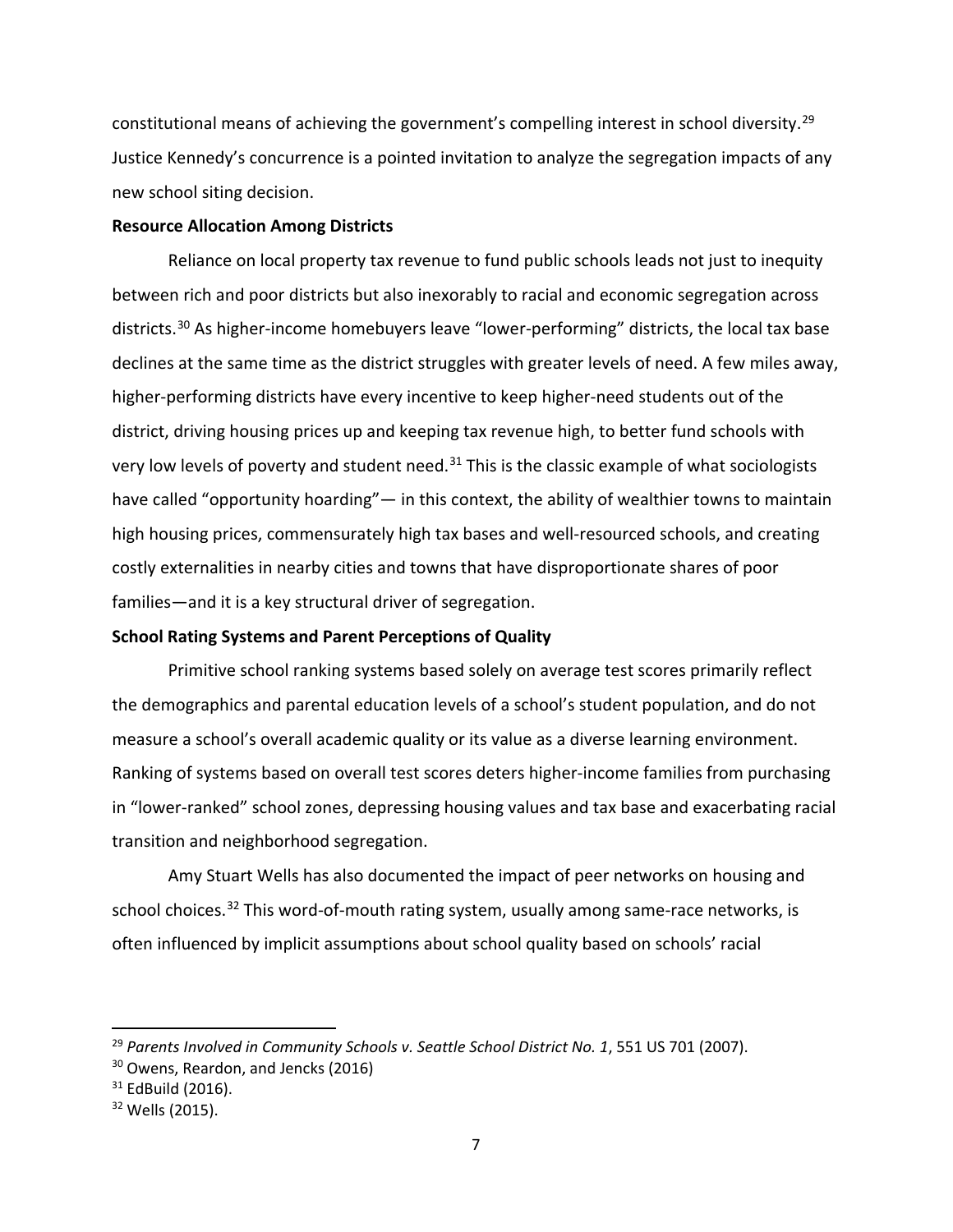makeup.<sup>[33](#page-9-0)</sup>

#### **Housing, Tax, and Land Use Policies That Influence School Segregation**

In metropolitan areas where school attendance is strictly defined by neighborhood or otherwise narrowly drawn school district boundaries, decisions about housing cost and density, the location of multifamily rental housing, and the distribution of government-assisted housing subsidies will impact patterns of school enrollment based on race and income.

Exclusionary zoning, particularly policies that exclude low-cost homes, and multifamily rental housing for families, have the most significant impact on school composition. Because of the disproportionate representation of African Americans and Latinos among low- and moderate-income families, it is no secret who is being excluded from these suburban communities. Indeed, some exclusionary zoning is explicitly designed as "fiscal zoning," to reduce the financial impact of additional children on local schools. The racial impacts of exclusionary zoning policies have frequently been the target of civil rights lawsuits,<sup>[34](#page-9-1)</sup> and the fiscal impacts of exclusionary zoning reinforce opportunity hoarding. The greater the reliance on local property taxes to fund local education, the greater these disparities become. And these disparities are exacerbated by the federal mortgage interest tax deduction, which favors higher-income homeowners and, in effect, subsidizes schools in higher-income, less diverse districts.[35](#page-9-2)

Federal housing programs exacerbate segregated metropolitan school patterns by effectively "steering" low-income families with children into lower-performing, higher-poverty schools.<sup>[36](#page-9-3)</sup> Some of the federal housing policies that perpetuate and increase school segregation include the absence of civil rights guidance in the federal Low-Income Housing Tax Credit program,[37](#page-9-4) the low range of allowable rents in the Section 8 Housing Choice Voucher

<span id="page-9-0"></span> $33$  Ibid.

<span id="page-9-1"></span><sup>34</sup> See discussion in *Texas Department of Housing and Community Affairs v. Inclusive Communities Project, Inc.*, 576 US (2015).

<span id="page-9-2"></span> $35$  The average combined federal subsidy from the mortgage interest deduction and property tax deduction to homeowners with over \$200,000 in combined family income is over \$6000 per year; Fischer and Sard (2017).

<span id="page-9-3"></span><sup>&</sup>lt;sup>36</sup> Ellen and Horn (2012).

<span id="page-9-4"></span><sup>37</sup> G. Orfield (2001); Roisman (2007).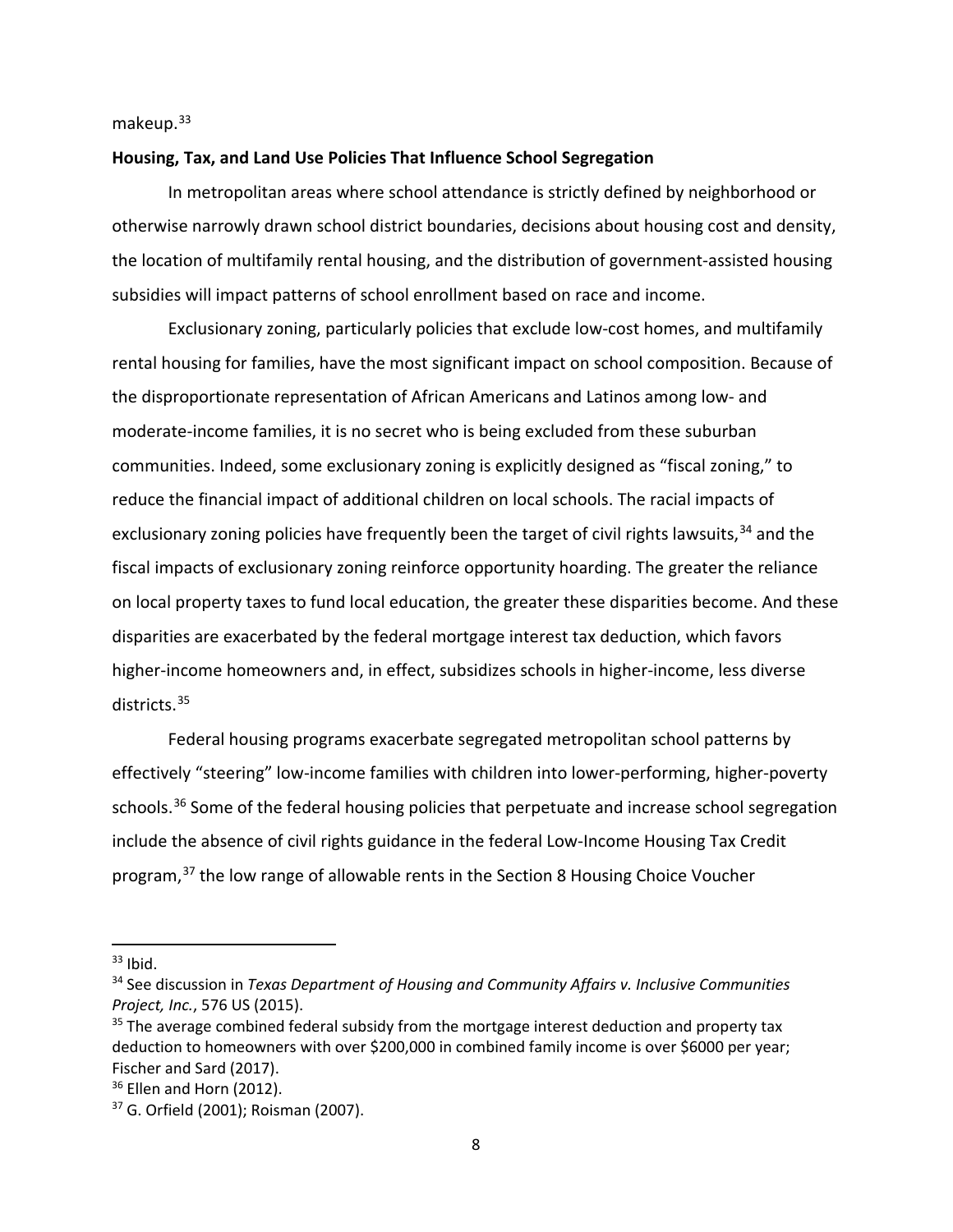program,<sup>[38](#page-10-0)</sup> and the intentionally segregated siting of traditional public housing developments. There have also been instances where housing siting decisions have been made specifically to prevent greater school integration in white communities.<sup>[39](#page-10-1)</sup> The segregated patterns that characterize these federal programs are enhanced by the exaggerated deference that the federal government pays to local government decisions about participation in government housing programs. [40](#page-10-2)

As noted earlier, real estate marketing practices that promote housing sales based on local school achievement scores (which are primarily reflective of student demographics) reinforce segregation by bidding up housing prices for these "higher-performing" districts and schools. [41](#page-10-3)

Private market discrimination against African American and Latino families continues to play a role in access to communities with high-performing schools,<sup>[42](#page-10-4)</sup> as do private choices by families about where to live—although those choices are severely constrained by a racially distorted housing market, and by lack of knowledge and information about less segregated housing choices that may exist.<sup>[43](#page-10-5)</sup>

#### **Policy Choices That Can Potentially Disrupt the Housing and School Segregation Cycle**

While housing and school segregation are currently linked in a mutually reinforcing cycle, there are a number of policy options which, if pursued in earnest, could do much to dissolve the relationship and move toward greater degrees of integration on both fronts.

#### **Student Assignment Policies that Promote Residential Integration**

The best way to ensure residential stability and integration within a diverse school district is to minimize the presence of racially identifiable schools, or schools with high levels of poverty. If renters or homebuyers understand that wherever they live within the district, there will be relatively similar levels of need, racial integration, and equitable funding, there will be

<span id="page-10-0"></span><sup>&</sup>lt;sup>38</sup> Tegeler, Haberle, and Gayles (2013).

<span id="page-10-1"></span><sup>&</sup>lt;sup>39</sup> Hirsch (2005).

<span id="page-10-2"></span><sup>40</sup> Tegeler (1994).

<span id="page-10-3"></span><sup>41</sup> Siegel-Hawley (2016); Wells (2015).

<span id="page-10-4"></span><sup>&</sup>lt;sup>42</sup> US Department of Housing and Urban Development (2012).

<span id="page-10-5"></span><sup>&</sup>lt;sup>43</sup> Krysan (2008).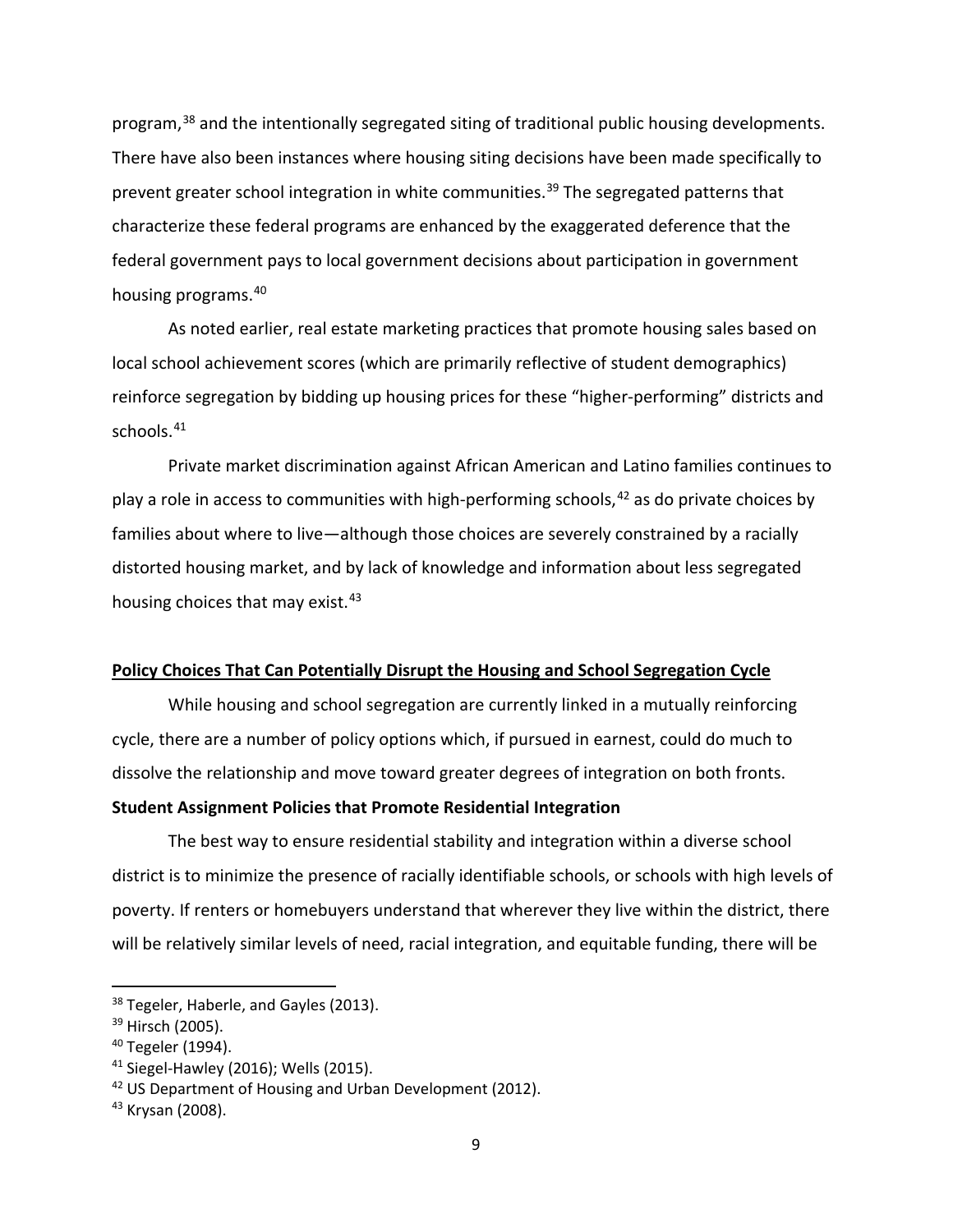less "shopping" for particular school assignment zones, and housing demand will be distributed more evenly across the district. This type of stability can be created through student assignment policies that explicitly take race and socioeconomic patterns into account, consistent with constitutional guidelines.[44](#page-11-0)

Districts can also promote intra-district stability through magnet schools, controlled choice plans, and flexible boundaries for student assignment. State racial imbalance laws can also play a valuable role in ensuring that diverse districts do not become internally segregated. Massachusetts' racial imbalance law considers schools with more than 50 percent nonwhite students as racially imbalanced, while schools with 30-50 percent nonwhite students are racially balanced, and schools with less than 30 percent nonwhite students are racially isolated.[45](#page-11-1) Similarly, under Connecticut's racial imbalance law, schools are considered imbalanced if they have minority student enrollment that varies more than 25 percentage points from the district average.<sup>[46](#page-11-2)</sup> A recent decision by a suburban school district in Fairfield County, Connecticut to take more transfer students from a nearby urban district in order to achieve compliance with the state racial imbalance law illustrates the positive real world impact of these statutory schemes.<sup>[47](#page-11-3)</sup>

At the very least, districts should avoid school zone boundary changes that increase racial or economic segregation. Although a broader use of Title VI is unlikely under the current federal administration, the increasingly prospective application of Title VI racial impact analysis during the Obama administration suggests that in the future, racial impacts of school boundary decisions could be required before such changes are permitted.<sup>[48](#page-11-4)</sup> A similar approach was used recently in Minneapolis, under the aegis of the state's school integration guidelines.<sup>[49](#page-11-5)</sup>

<span id="page-11-0"></span> <sup>44</sup> US Departments of Justice and Education (2011); *Parents Involved in Community Schools v. Seattle School District No. 1*, 551 US 701 (2007).

<span id="page-11-1"></span><sup>45</sup> Racial Imbalance Act, Mass. Gen. Laws Ann. ch. 71, § 37D.

<span id="page-11-2"></span><sup>46</sup> Conn. Gen. Stat. § 10-226b (2010).

<span id="page-11-4"></span><span id="page-11-3"></span><sup>&</sup>lt;sup>47</sup> Weiss (2017).<br><sup>48</sup> Tegeler (2016).

<span id="page-11-5"></span><sup>49</sup> M. Orfield and Luce (2009).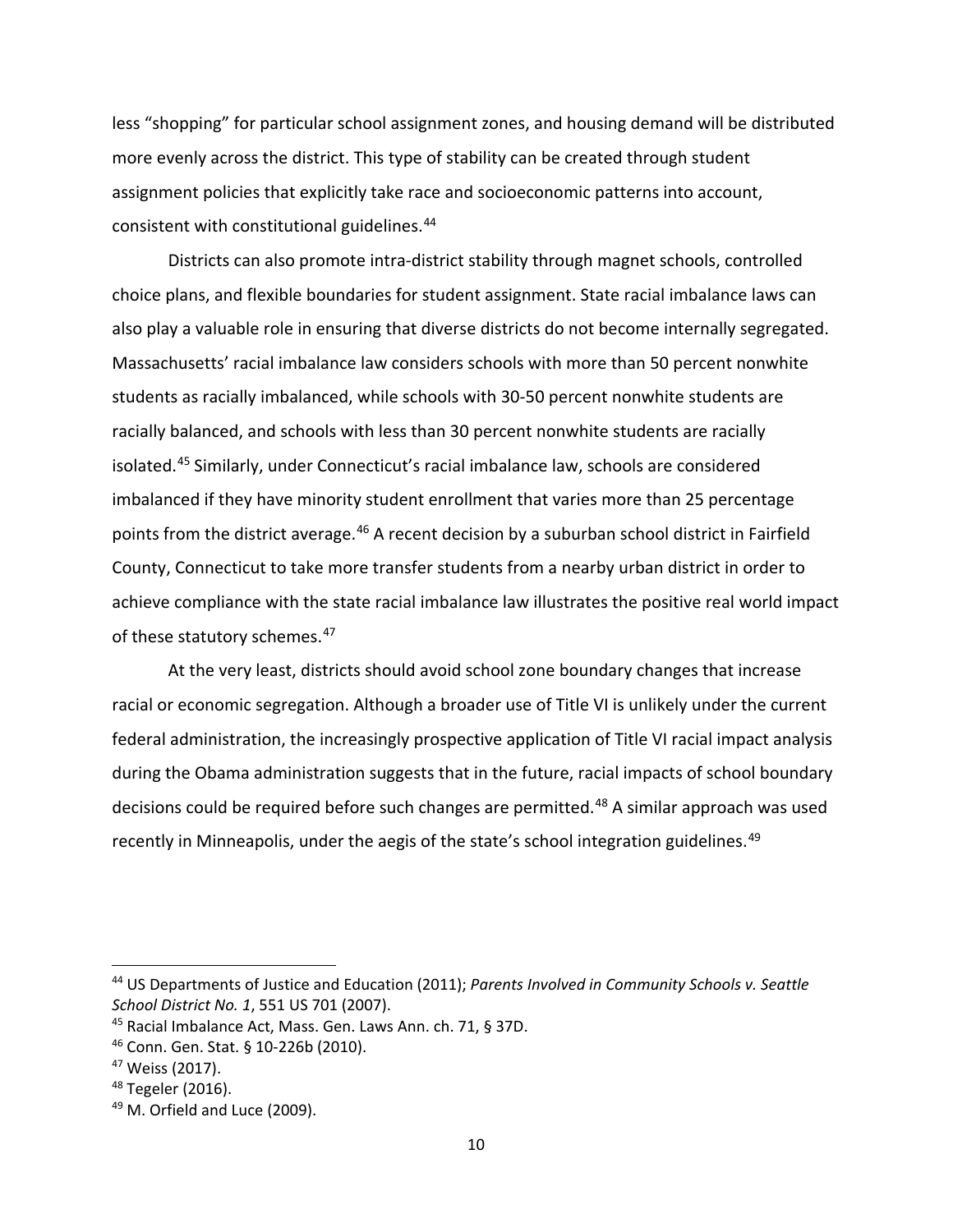#### **Disrupting the Effects of School District Boundaries on Residential Segregation**

Just as sharp variations in racial and economic composition of schools *within* a district affect housing segregation, so too does residential racial and economic segregation *across* districts drive school segregation. The key to disrupting this pattern is to decouple residential location from school district attendance, making school district lines more porous. The presence of a predictable regional school integration plan, in contrast, tends to promote stability in residential racial patterns over time.<sup>[50](#page-12-0)</sup> The two-way school integration plan in Hartford, with its mix of regional magnet schools and city-to-suburb transfers, is a good example of this type of system, though it has been in operation only for about fifteen years and does not yet reach a majority of city children. Real estate marketing in areas with stable school integration plans also tend to rely less on local school quality as a "selling point" for homebuyers.<sup>[51](#page-12-1)</sup>

#### **Preventing School District Secession in Larger County Districts**

Since local school district boundaries are defined and created by state law, most states have procedures in place that govern creation of new districts or changes to district boundaries. However, only a handful of states specifically address the racial and economic segregation impacts of school district secession.<sup>[52](#page-12-2)</sup> A 2013 case in Pennsylvania demonstrates how more broadly worded state statutes can be adapted to take into account the impacts of segregation. In that case, parents from the predominantly white neighborhood of Porter Township petitioned to transfer from the racially and economically diverse East Stroudsburg district to the predominantly white Wallenpaupeck district. The East Stroudsburg district appealed to the state department of education, successfully arguing that the petition did not have "educational merit," because it would increase segregation in the East Stroudsburg district and deprive students in predominantly white Porter Township of the benefits of diversity. [53](#page-12-3)

<span id="page-12-0"></span> <sup>50</sup> Brief of Housing Scholars as *Amici Curiae* (2006), *Parents Involved in Community Schools v. Seattle School District No. 1*, 551 US 701 (2007), available at [www.prrac.org/pdf/HousingScholarsBrief.pdf.](http://www.prrac.org/pdf/HousingScholarsBrief.pdf) See also Pearce (1980); Frankenberg (2005); Institute on Race & Poverty (2006). <sup>51</sup> G. Orfield (2001).

<span id="page-12-2"></span><span id="page-12-1"></span><sup>52</sup> EdBuild (2017).

<span id="page-12-3"></span><sup>&</sup>lt;sup>53</sup> Commwealth of Pennsylvania, State Board of Education, "Report And Recommendation Of The Special Committee On The Porter Township Initiative," In Re Application of the Porter Township Initiative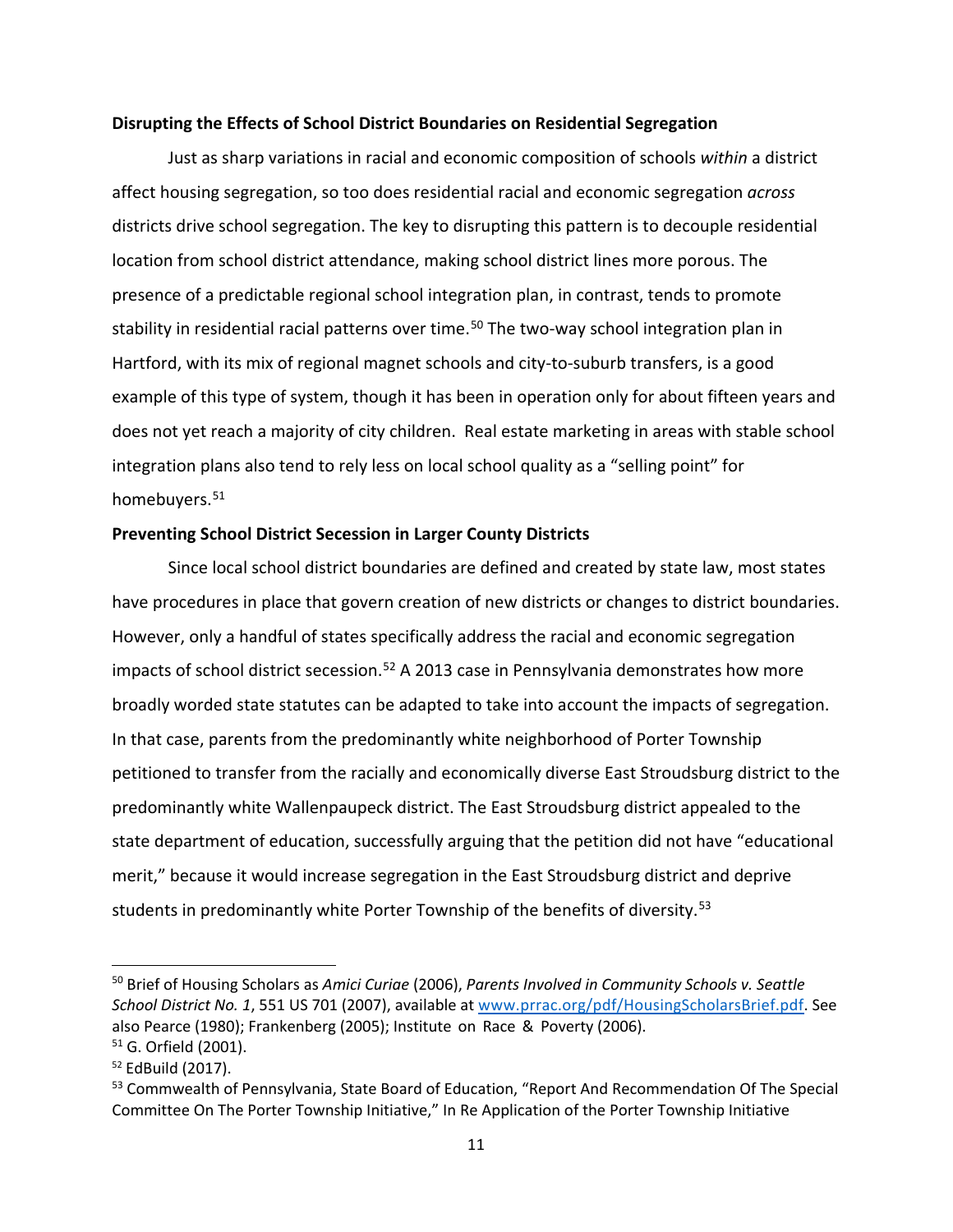A similar type of challenge to school district secession can be raised in the context of Title VI, through a racial impact complaint to the federal Department of Education. A recent school district secession fight in Jefferson County, Alabama, illustrates the difficulties associated with focusing on the unitary status analysis rather than Title VI's protections from discrimination based on race. In this instance, the ruling judge recognized race as a motivating factor for the creation of a new school district in the predominantly white and comparably wealthy suburb of Gardendale; however, due to the complicated nature of unitary status litigation, the U.S. District Court judge ruled that the suburb would be given the opportunity to run a separate school system so long as they remained in compliance with Jefferson County's ongoing court-ordered desegregation efforts.<sup>[54](#page-13-0)</sup>

#### **School Financing Systems That Promote Integrated Schools and Housing**

Equitable school financing systems that reduce reliance on local property taxes, spread the cost of education fairly, compensate for decades of neglect, and allocate per pupil spending based on student need will also eliminate a key driver of segregation. But in developing more equitable financing systems, it is important to avoid financial incentives that "reward" highpoverty schools with enhanced funding—districts need a counter-incentive that rewards reduction of poverty concentration in individual schools.

#### **School Rating Systems That Promote Diversity and Accurately Reflect School Quality**

School rating systems used by realtors and online marketing platforms like Zillow should highlight the value of student diversity, year-to-year growth, school climate, and personal parent reviews, rather than simply relying on overall test scores. [55](#page-13-1) More nuanced rating systems that emphasize these more important factors, along with overall test scores, would encourage more families with choices to consider purchasing housing in more diverse school

l

Independent School District for Transfer from the East Stroudsburg Area School District to the Wallenpaupack Area School District, available at

[http://www.stateboard.education.pa.gov/Documents/Current%20Initiatives/Applications%20and%20Pe](http://www.stateboard.education.pa.gov/Documents/Current%20Initiatives/Applications%20and%20Petitions/Porter%20Township%20Opinion%20FINAL.pdf) [titions/Porter%20Township%20Opinion%20FINAL.pdf](http://www.stateboard.education.pa.gov/Documents/Current%20Initiatives/Applications%20and%20Petitions/Porter%20Township%20Opinion%20FINAL.pdf)

<span id="page-13-0"></span><sup>54</sup> *Stout v. Gardendale Board of Education*, Memorandum Opinion and Order, N.D of Alabama (2017) (the case is on appeal as of publication date)

<span id="page-13-1"></span><sup>55</sup> Wells (2015); Siegel-Hawley (2016).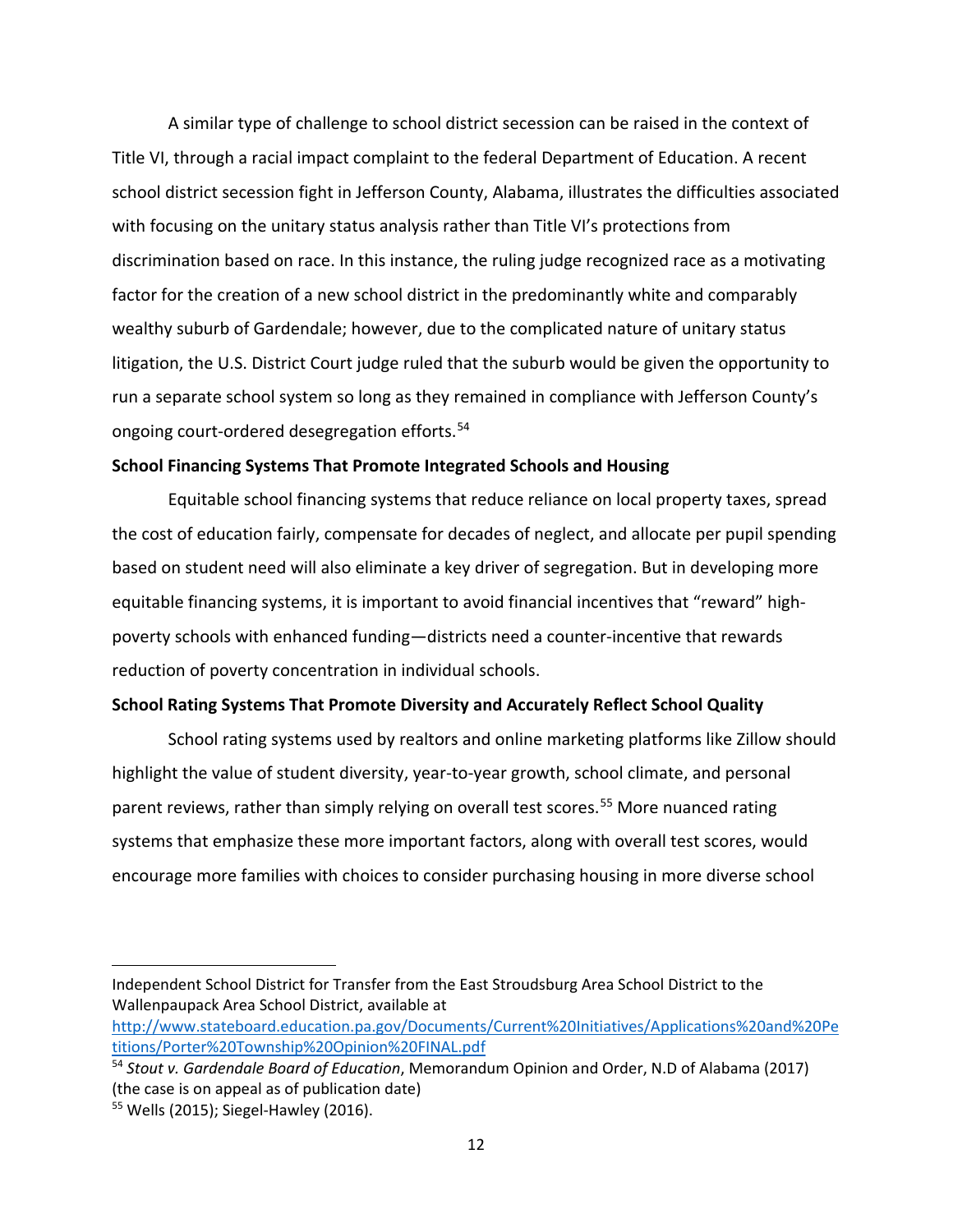districts and would maintain housing prices and residential stability over time.<sup>[56](#page-14-0)</sup> Realtors can also play an important role in this process. For example, an innovative program in Pasadena recently brought local realtors into the Pasadena schools to dispel some of the stereotypes associated with an increasingly diverse student body—and it appears that realtors are now projecting a much more realistic and positive view of the city schools to potential homebuyers.<sup>[57](#page-14-1)</sup>

## **Housing Policies that Promote School Diversity**

Where school assignment is closely tied to residential location, housing policies have an obvious and direct impact on school composition. Housing policies designed to give low-income children of color access to low-poverty, high-performing schools will have the most direct impact on school integration.<sup>[58](#page-14-2)</sup> These policies include: affordable housing siting policies for the Low-Income Housing Tax Credit and other programs that take into account school composition and performance<sup>59</sup>; housing voucher policies that target high-performing, low-poverty schools<sup>60</sup>; mortgage assistance programs that promote school integration<sup>[61](#page-14-5)</sup>; state zoning laws that prioritize school integration; elimination of tax incentives that reward purchase of homes in high-income school districts<sup>[62](#page-14-6)</sup>; and real estate marketing practices that emphasize the value of school integration.<sup>[63](#page-14-7)</sup>

## **Developing a Housing Policy-Schools Policy Dialogue**

Concerted efforts at every level of government are needed to overcome the stark separation between housing and school policies (and policymakers). Community activists can sometimes lead these efforts, but for permanent collaborations to flourish, permanent policy intersections need to be created within programs and planning processes.

<span id="page-14-0"></span> <sup>56</sup> US Department of Housing and Urban Development (2016); Wells (2015).

<span id="page-14-1"></span><sup>57</sup> Guzman-Lopez (2017).

<span id="page-14-2"></span><sup>58</sup> US Department of Housing and Urban Development (2016).

<span id="page-14-3"></span><sup>&</sup>lt;sup>59</sup> Oppenheimer (2015); Tegeler et al. (2011); G. Orfield, Kucsera, and Siegel-Hawley (2012).

<span id="page-14-4"></span><sup>&</sup>lt;sup>60</sup> DeLuca and Rosenblatt (2017).

<span id="page-14-5"></span><sup>&</sup>lt;sup>61</sup> US Department of Housing and Urban Development (2016).

<span id="page-14-6"></span><sup>&</sup>lt;sup>62</sup> See, for example, Fischer and Sard (2017).

<span id="page-14-7"></span><sup>&</sup>lt;sup>63</sup> Breymaier (forthcoming).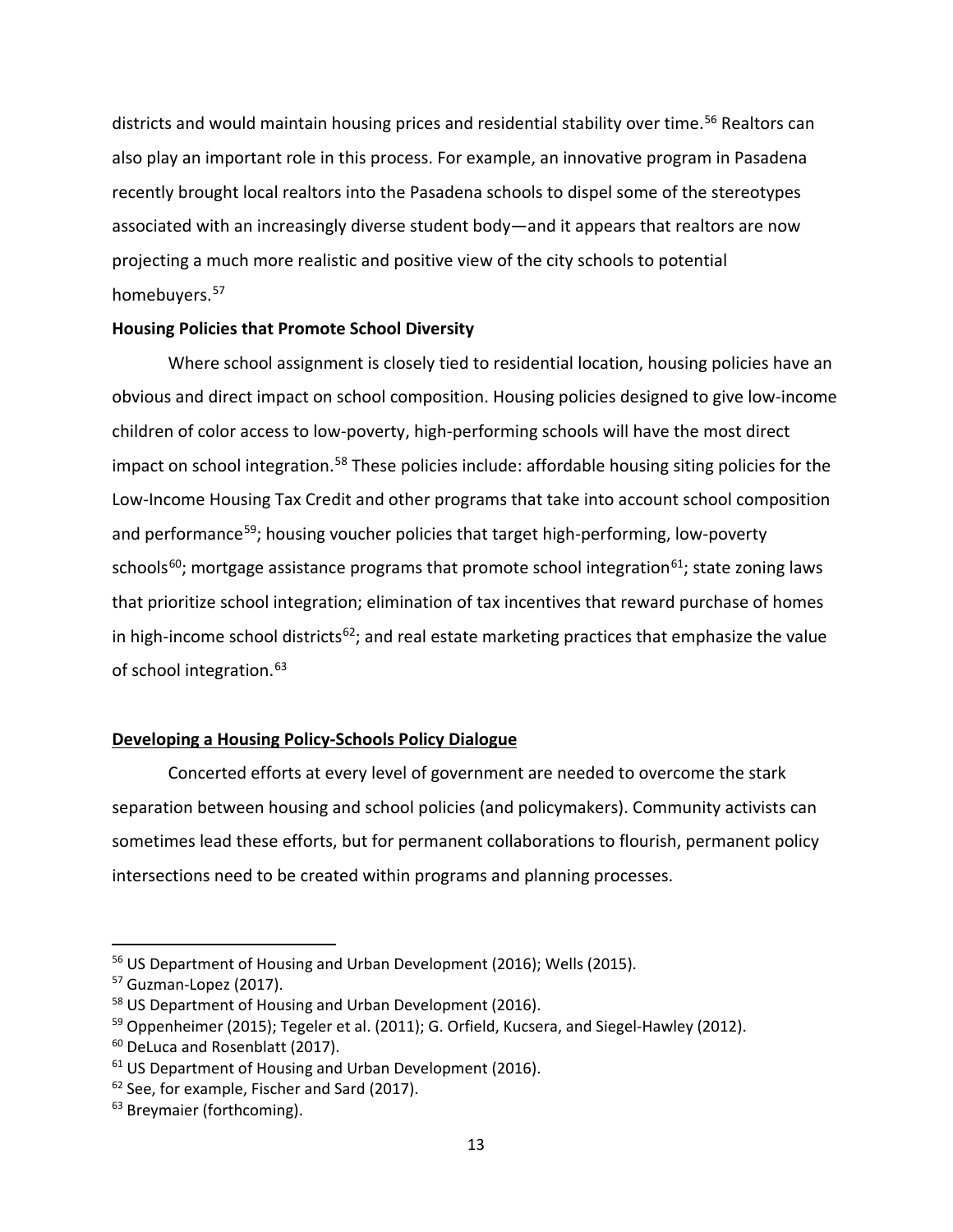At the federal level, housing and school policy were merged early in the Obama administration by a formal connection between the Choice Neighborhoods program (a HUD public housing redevelopment program) and the Promise Neighborhoods program (a Department of Education small-scale variant on Geoffrey Canada's "Harlem Children's Zone"). This collaboration focused on the important goals of improving resources, conditions, and outcomes for children within the context of a segregated system; unfortunately, it did not address segregation itself, the underlying racial isolation and poverty concentration of these neighborhoods and schools. It took longer for the Obama administration to connect HUD's housing integration goals with the Department of Education's school diversity priorities—this step finally occurred at a national conference in June 2016, with the release of a joint guidance letter from the Secretaries of Housing, Education, and Transportation calling on state housing, education, and transportation agencies to work together to promote integration.<sup>[64](#page-15-0)</sup> The guidance letter included a series of concrete recommendations for state agencies, reflecting suggestions from advocates.<sup>[65](#page-15-1)</sup>

HUD has also formally recognized, in its 2015 "Affirmatively Furthering Fair Housing" planning rule,<sup>[66](#page-15-2)</sup> that access to quality educational opportunity is an important aspect of fair housing. In its "Assessment of Fair Housing" tool to be used by all jurisdictions receiving significant HUD funding, HUD acknowledges that "the geographic relationship of proficient schools to housing, and the policies that govern attendance, are important components of fair housing choice," and further that "the quality of schools is often a major factor in deciding where to live, and school quality is also a key component of economic mobility." It therefore requires its grantees, in assessing fair housing, to consider the following factors and policies:

Relevant factors to consider include "whether proficient schools are clustered in a portion of the jurisdiction or region, the range of housing opportunities close to proficient schools, and whether the jurisdiction has policies that enable students to attend a school of choice regardless of place of residence. Policies to consider include, but are not limited to: inter-district transfer programs, limits on how many students

<span id="page-15-0"></span> $64$  US Departments of Housing and Urban Development, Education, and Transportation (2016).

<span id="page-15-1"></span><sup>&</sup>lt;sup>65</sup> Tegeler and Siegel-Hawley (2015)

<span id="page-15-2"></span><sup>&</sup>lt;sup>66</sup> US Department of Housing and Urban Development (2015).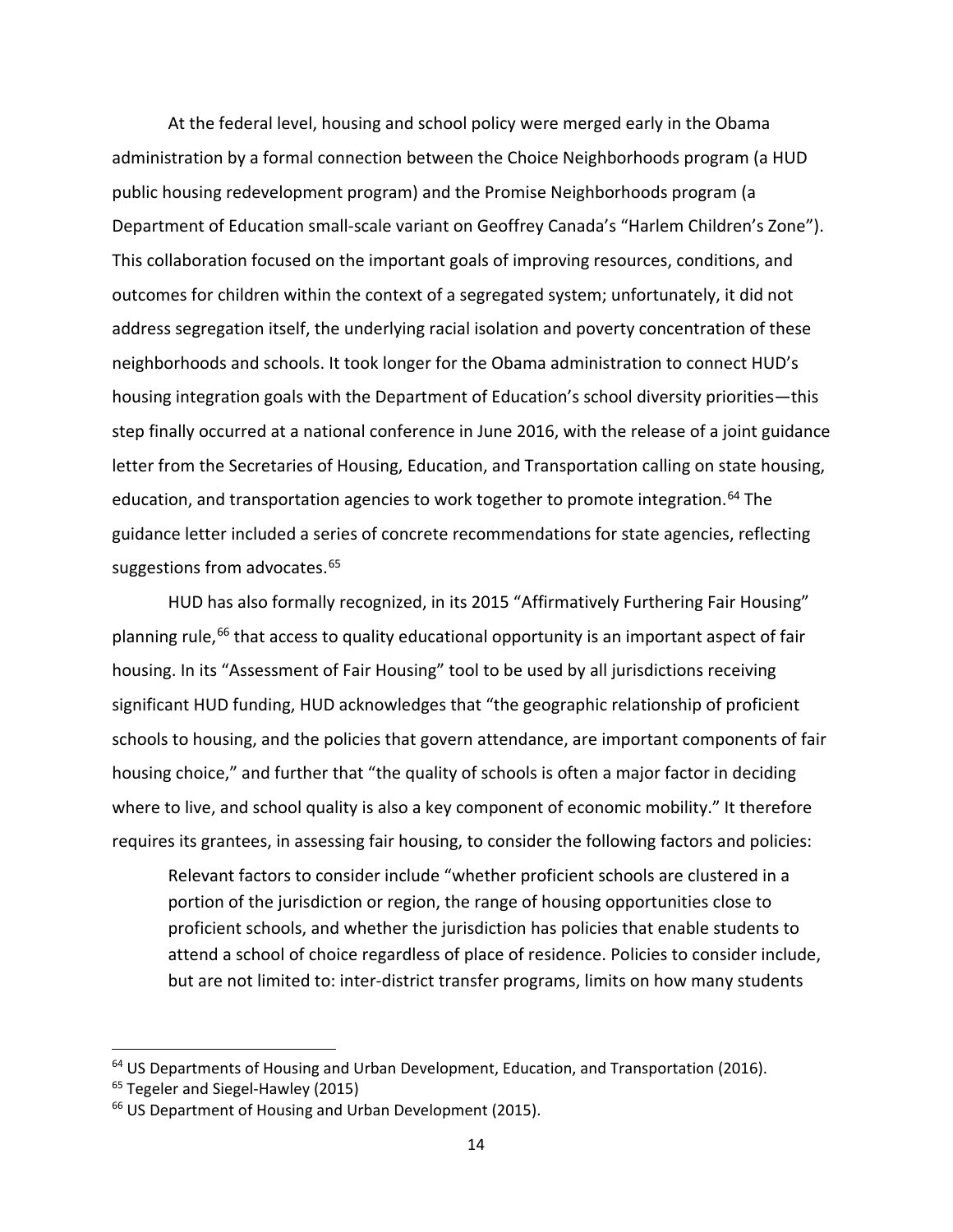from other areas a particular school will accept, and enrollment lotteries that do not provide access for the majority of children.<sup>[67](#page-16-0)</sup>

At the local level, one positive example of housing and education policy collaboration began in Richmond, Virginia in 2015, with a series of meetings organized by the Poverty & Race Research Action Council, Housing Virginia, and faculty at Virginia Commonwealth University. The meetings were designed initially to bring together all the key policy stakeholders at the regional level—city and suburban school board members, a former city superintendent, directors of the city and regional housing authorities and the city housing department, nonprofit advocacy leaders, and key representatives from the state education and housing departments. The meetings worked out a series of planning documents with goals, obstacles, and strategies for collaboration. This collaboration has continued as efforts have moved forward to develop regional magnet schools for the Richmond area, $68$  and Housing Virginia is developing a toolkit for other regions of the state on how to bring together housing and school officials for joint planning exercises.<sup>[69](#page-16-2)</sup>

### **Conclusion**

In spite of their deep connections, housing and school policies continue to follow separate trajectories, with little coordination.<sup>[70](#page-16-3)</sup> The lack of coordination begins at the federal level, with its separate congressional committees, executive agencies, and legal frameworks, and is mirrored at the state and local level—an overall "absence of formal governance structures to sustain coordination across housing and education sectors."<sup>[71](#page-16-4)</sup> Although the Obama administration took initial steps to undo this separation, given the abrupt change in direction at the federal level, supporters of coordinated housing and school integration policy will need to focus on state and local advocacy and innovation for the foreseeable future.

<span id="page-16-0"></span><sup>&</sup>lt;sup>67</sup> US Department of Housing and Urban Development (2017), Appendix C, 12.

<span id="page-16-1"></span><sup>68</sup> *Confronting School and Housing Segregation in the Richmond Region: can we learn and live together?*  (Univ. of Richmond, Virginia Commonwealth Univ., August 2017), available a[t http://school](http://school-diversity.org/pdf/Richmond_Housing-Schools_Report_2017.pdf)[diversity.org/pdf/Richmond\\_Housing-Schools\\_Report\\_2017.pdf.](http://school-diversity.org/pdf/Richmond_Housing-Schools_Report_2017.pdf) 69 Housing Virginia (forthcoming).

<span id="page-16-2"></span>

<span id="page-16-3"></span><sup>&</sup>lt;sup>70</sup> Tegeler and Siegel-Hawley (2015).

<span id="page-16-4"></span> $71$  McKoy and Vincent (2008), 145.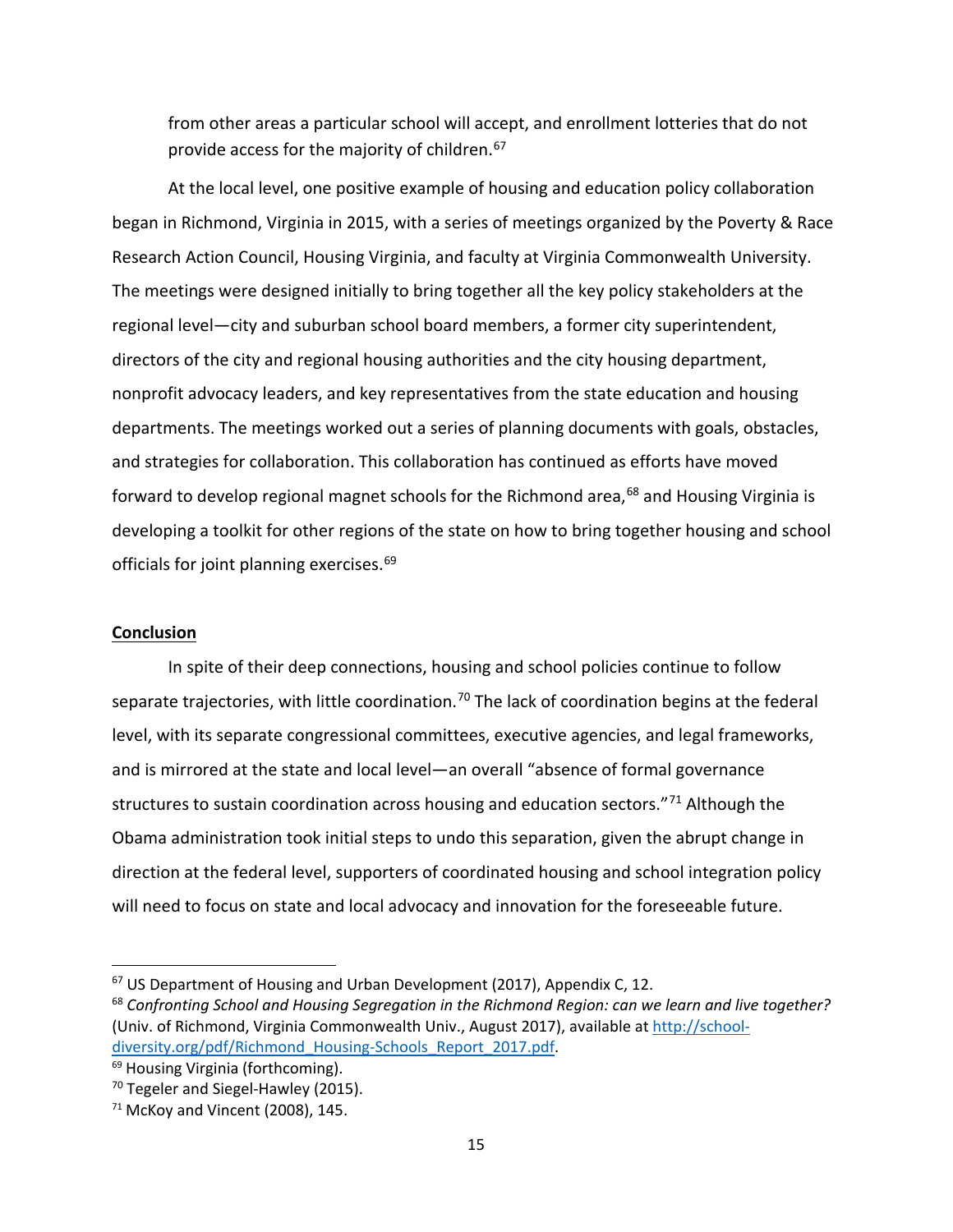#### **Bibliography**

- Abdulkadiroğlu, Atila, Parag Pathak, and Christopher Walters. Forthcoming. "Free to Choose: Can School Choice Reduce Student Achievement?" *American Economic Journal: Applied Economics*.
- Ayscue, Jennifer, and Gary Orfield. 2014. "School Lines Stratify Educational Opportunity by Race and Poverty." *Race and Social Problems* 7, no. 1: 5-20.
- Bifulco, Robert, and Helen F. Ladd. 2007. "School Choice, Racial Segregation, and Test-Score Gaps: Evidence from North Carolina's Charter School Program." *Journal of Policy Analysis and Management* 26, no. 1: 31-56.
- Bischoff, Kendra. 2008. "School District Fragmentation and Racial Residential Segregation: How Do Boundaries Matter?" *Urban Affairs Review* 44, no. 2: 182-217.
- Breymaier, Rob. Forthcoming. "The Benefits of Intentional Integration for Oak Park, IL." Cambridge, MA: Joint Center for Housing Studies of Harvard University.
- CollegeBoard. 2016. *2016 College-Bound Seniors: Total Group Profile Report*.
- Cramer, Philissa. 2017. "Memphis's New Municipal Districts Reflect a Broader Trend: School District Secessions." *Chalkbeat*, May 12.
- DeLuca, Stefanie, and Peter Rosenblatt. 2017. "Walking Away from *The Wire*: Housing Mobility and Neighborhood Opportunity in Baltimore." *Housing Policy Debate* 27, no. 4: 519-46.
- Eaton, Susan. 2014. "How a 'New Secessionist' Movement Is Threatening to Worsen School Segregation and Widen Inequalities." *The Nation*, May 15.
- EdBuild. 2016. *Fault Lines: America's Most Segregated School District Borders*. Jersey City, NJ. http://viz.edbuild.org/maps/2016/fault-lines/.
- ———. 2017. *Fractured: The Breakdown of America's School Districts*. Jersey City, NJ. https://edbuild.org/content/fractured.
- Ellen, Ingrid Gould, and Keren Mertens Horn. 2012. *Do Federally Assisted Households Have Access to High Performing Public Schools?* Washington, DC: Poverty Race and Research Action Council.
- Fischel, William A. 2009. *The Homevoter Hypothesis*. Cambridge, MA: Harvard University Press.
- Fischer, Will, and Barbara Sard. 2017. "Chart Book: Federal Housing Spending Is Poorly Matched to Need." Washington, DC: Center on Budget and Policy Priorities. March 8. [https://www.cbpp.org/sites/default/files/atoms/files/12-18-13hous.pdf.](https://www.cbpp.org/sites/default/files/atoms/files/12-18-13hous.pdf)
- Frankenberg, Erica. 2005. "The Impact of School Segregation on Residential Housing Patterns: Mobile, Alabama, and Charlotte, North Carolina." In *School Resegregation: Must the South Turn Back?* edited by John Charles Boger and Gary Orfield, 164-86. Chapel Hill, NC: University of North Carolina Press.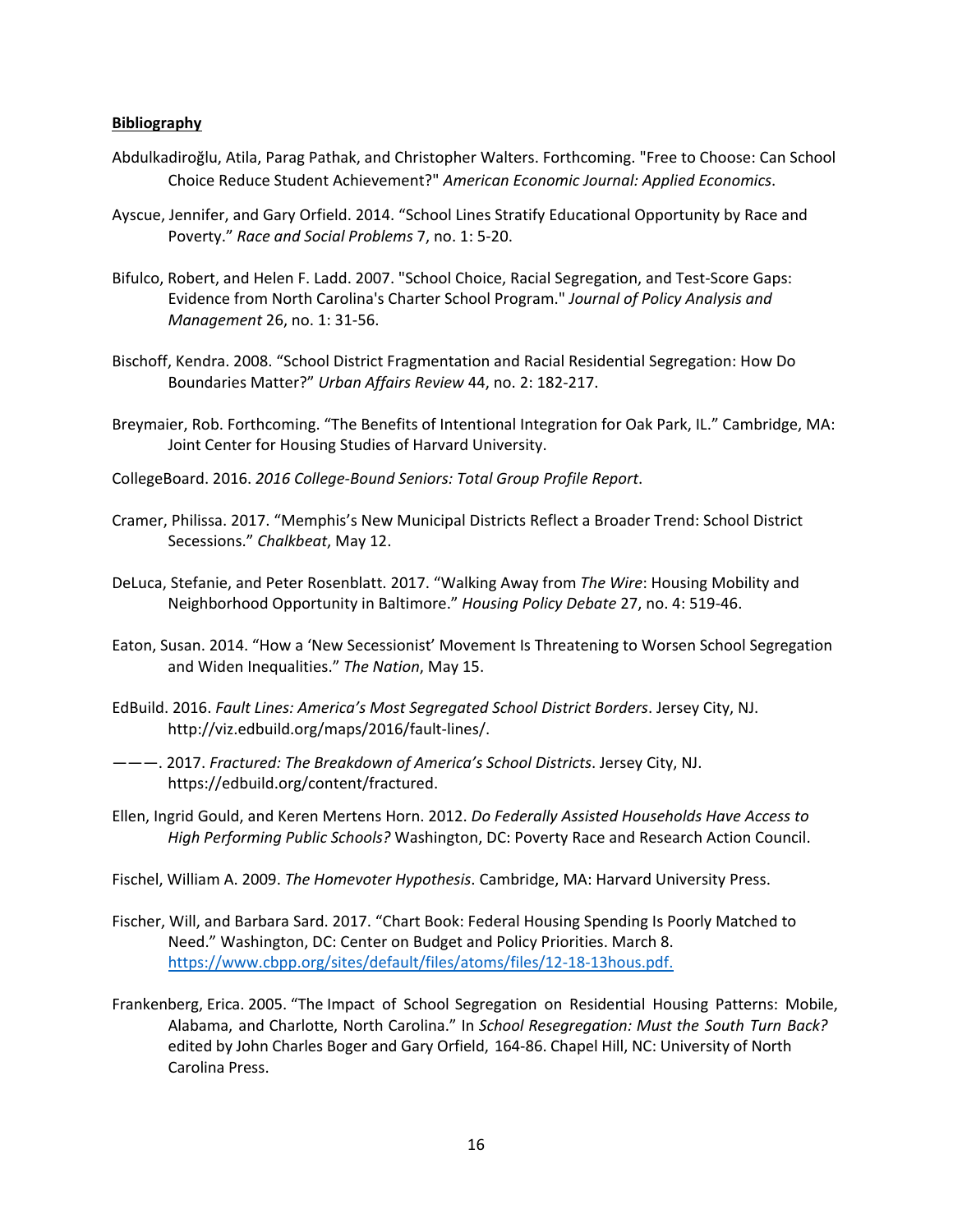- ———. 2009. "Splintering School Districts: Understanding the Link between Segregation and Fragmentation." *Law & Social Inquiry* 34, no. 4: 869–909.
- Frankenberg, Erica, Liliana Garces, and Megan Hopkins, eds. 2016. *School Integration Matters: Research-Based Strategies to Advance Equity*. New York: Teachers College Press.
- Frankenberg, Erica, Genevieve Siegel-Hawley, and Jia Wang. 2010. *Choice without Equity: Charter School Segregation and the Need for Civil Rights Standards*. Los Angeles: Civil Rights Project/Proyecto Derechos Civiles at UCLA.
- Guzman-Lopez, Adolfo. 2017. "Pasadena Schools Turn Realtors into Allies." Southern California Public Radio (KPCC), April 25. http://www.scpr.org/news/2017/04/25/70900/pasadena-schools-turnrealtors-into-allies/.
- Hirsch, Arnold. 2005. *The Last and Most Difficult Barrier: Segregation and Federal Housing Policy in the Eisenhower Administration, 1953-1960*. Washington, DC: Poverty & Race Research Action Council.
- Holme, Jennifer Jellison. 2002. "Buying Homes, Buying Schools: School Choice and the Social Construction of School Quality." *Harvard Educational Review* 72, no. 2: 177-206.
- Housing Virginia. Forthcoming. *Community Conversations: Aligning Local Housing and Schools Policy for Successful Schools in Strong Neighborhoods*. Richmond, VA.
- Institute on Metropolitan Opportunity. 2012. *Open Enrollment and Racial Segregation in the Twin Cities: 2000-2010*. Minneapolis: University of Minnesota Law School.
- Institute on Race & Poverty. 2006. *Minority Suburbanization, Stable Integration, and Economic Opportunity in Fifteen Metropolitan Regions*. Minneapolis.
- Krysan, Maria. 2008. "Confronting Racial 'Blind Spots.'" *Poverty & Race* 17, no. 5: 8-9.
- Lerner, Michele. 2015. "School Quality Has a Mighty Influence on Neighborhood Choice, Home Values." *Washington Post*, September 3.
- Mathis, William J., and Kevin Welner. 2016. *Do Choice Policies Segregate Schools?* Boulder, CO: National Education Policy Center.
- McKoy, Deborah, and Jeffrey M. Vincent. 2008. "Housing and Education: The Inextricable Link." In *Segregation: The Rising Costs for America*, edited by James H. Carr and Nandinee K. Kutty, 125- 150. New York: Routledge.
- Mickelson, Roslyn Arlin. 2011. *The Reciprocal Relationship Between Housing and School Integration*. Research Brief no. 7. Washington, DC: National Coalition on School Diversity. [http://www.school-diversity.org/pdf/DiversityResearchBriefNo7.pdf.](http://www.school-diversity.org/pdf/DiversityResearchBriefNo7.pdf)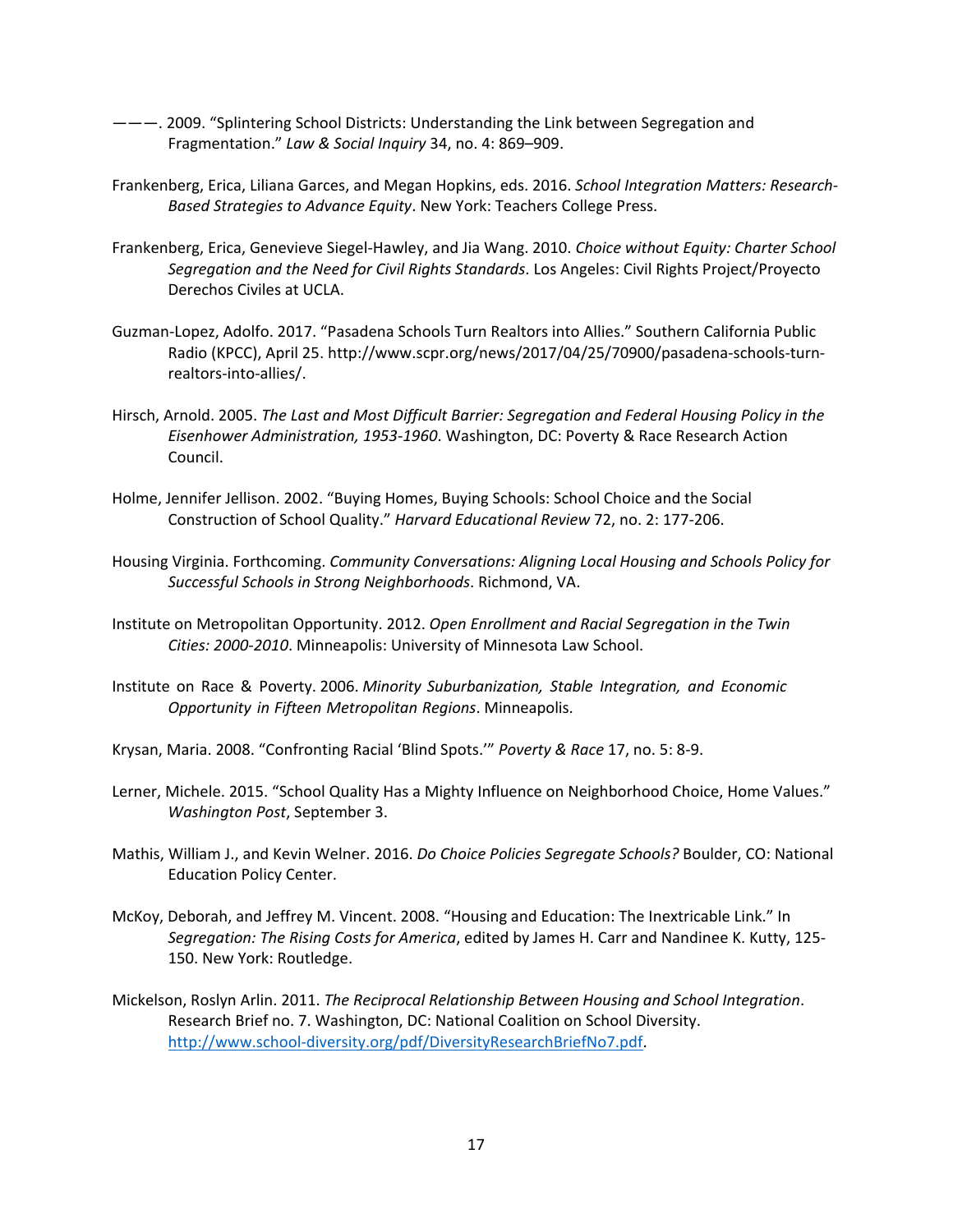- Mickelson, Roslyn Arlin, Stephen Samuel Smith, and Amy Hawn Nelson, eds. 2015. *Yesterday, Today, and Tomorrow: School Desegregation and Resegregation in Charlotte*. Cambridge, MA: Harvard Education Press.
- National Advisory Commission on Civil Disorders. 1968. *Report of the National Advisory Commission on Civil Disorders*. Washington, DC.
- Newkirk, Margaret. 2014. "Baton Rouge's Rich Want New Town to Keep Poor Pupils Out." *Bloomberg*, February 6.
- Oppenheimer, Sarah. 2015. *Building Opportunity II: A Fair Housing Assessment of State Low-Income Housing Tax Credit Plans*. Washington, DC: Poverty & Race Research Action Council.
- Orfield, Gary. 2001. "Metropolitan School Desegregation: Impacts on Metropolitan Society." In *In Pursuit of a Dream Deferred: Linking Housing and Education Policy*, edited by john a. powell, Gavin Kearney, and Vina Kay. New York: Peter Lang.
- Orfield, Gary, John Kucsera, and Genevieve Siegel-Hawley. 2012. *E Pluribus...Separation: Deepening Double Segregation for More Students*. Los Angeles: Civil Rights Project/Proyecto Derechos Civiles at UCLA.
- Orfield, Myron, and Thomas Luce. 2009. *Region*: *Planning the Future of the Twin Cities*. Minneapolis: University of Minnesota Press.
- ———. 2013. "America's Racially Diverse Suburbs: Opportunities and Challenges." *Housing Policy Debate* 23, no. 2: 395-430.
- Owens, Ann. 2016. "Inequality in Children's Contexts: Income Segregation of Households with and without Children." *American Sociological Review* 81, no. 3: 549-74.
- ———. 2017. "Racial Residential Segregation of School-Age Children and Adults: The Role of Schooling as a Segregating Force." *Russell Sage Foundation Journal of the Social Sciences* 3, no. 2: 63–80.
- Owens, Ann, Sean F. Reardon, and Christopher Jencks. 2016. ["Income Segregation between Schools and](http://scholar.harvard.edu/aowens/publications/income-segregation-between-schools-and-districts-1990-2010)  [School Districts.](http://scholar.harvard.edu/aowens/publications/income-segregation-between-schools-and-districts-1990-2010)" *American Educational Research Journal* 53, no. 4:1159-97.
- Pearce, Diana. 1980. *Breaking Down Barriers: New Evidence on the Impact of Metropolitan School Desegregation on Housing Patterns*. Washington, DC: National Institute of Education.
- Potter, Halley. 2017. *Do Private School Vouchers Pose a Threat to Integration?* Washington, DC: The Century Foundation.
- Roisman, Florence Wagman. 2007. "Affirmatively Furthering Fair Housing in Regional Housing Markets: The Baltimore Public Housing Desegregation Litigation." *Wake Forest Law Review* 42, no. 2: 333- 92.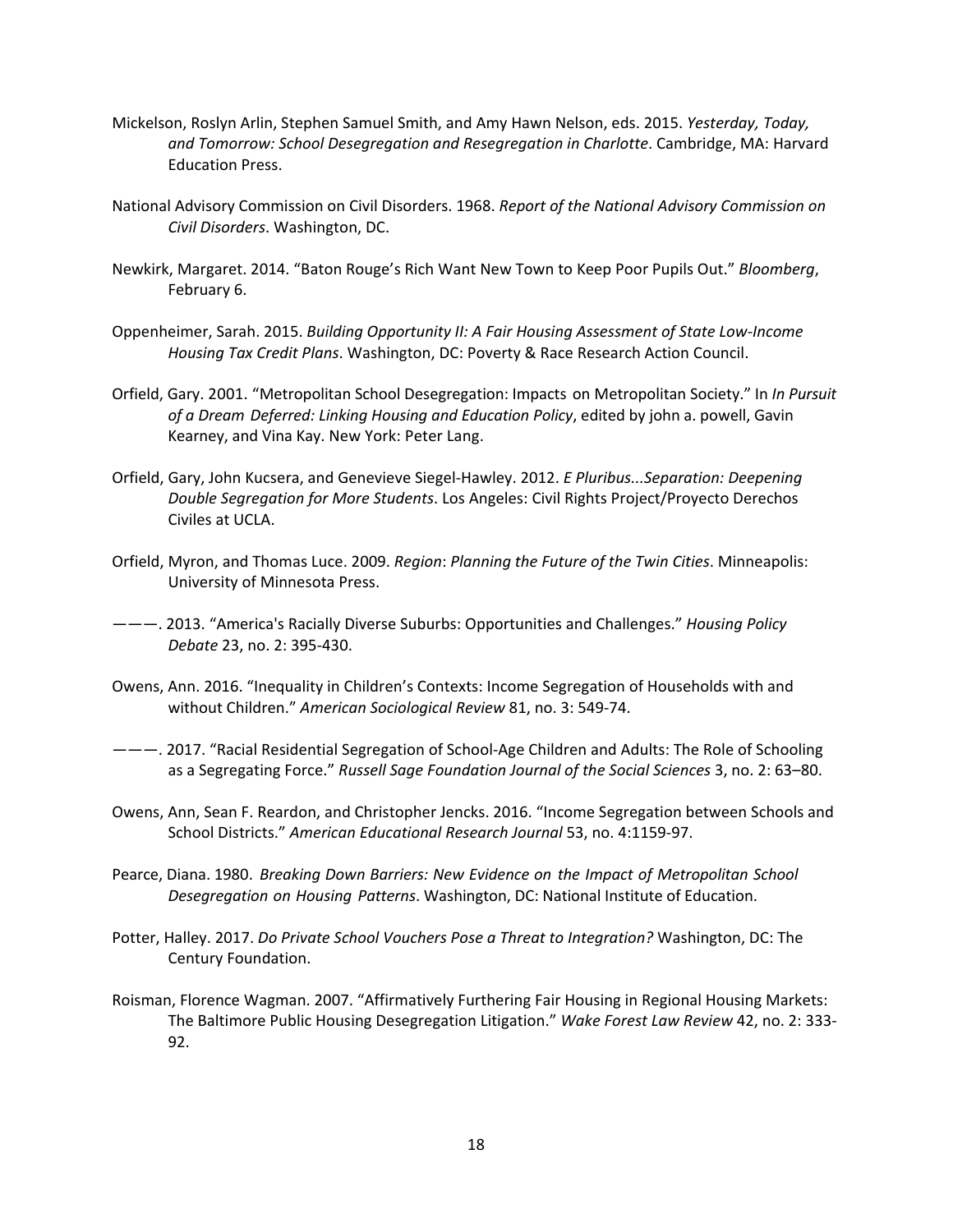- Rothstein, Richard. 2014. "The Racial Achievement Gap, Segregated Schools, and Segregated Neighborhoods – A Constitutional Insult." *Race and Social Problems* 6, no. 4.
- Siegel-Hawley, Genevieve. 2016. *When the Fences Come Down: Twenty-First-Century Lessons from Metropolitan School Desegregation*. Chapel Hill, NC: University of North Carolina Press.
- Siegel-Hawley, Genevieve, Tom Shields, Brian Koziol, John Moeser, and Taylor Holdren. Forthcoming. *Becoming Stronger Together: Confronting School and Housing Segregation in the Richmond Area*. Virginia Commonwealth University and University of Richmond.
- Suarez, Christopher. 2015. "Democratic School Desegregation: Lessons from Election Law." *Pennsylvania State Law Review* 119, no. 3: 747-800.
- Tegeler, Philip. 1994. "Housing Segregation and Local Discretion." *Journal of Law and Policy* 3, no. 1: 209-36.
- ———. 2016. "Predicting School Diversity Impacts of State and Local Education Policy: The Role of Title VI." In *School Integration Matters: Research-Based Strategies to Advance Equity*, edited by Erica Frankenberg, Liliana M. Garces, and Megan Hopkins, 145-55. New York: Teachers College Press.
- Tegeler, Philip, Megan Haberle, and Ebony Gayles. 2013. "Affirmatively Furthering Fair Housing at HUD: A First Term Report Card." *Journal of Affordable Housing & Community Development Law* 22, no. 1: 27-60.
- Tegeler, Philip, Henry Korman, Jason Reece, and Megan Haberle. 2011. *Opportunity and Location in Federally Subsidized Housing Programs: A New Look at HUD's Site & Neighborhood Standard as Applied to the Low-Income Housing Tax Credit*. Washington, DC: Poverty & Race Research Action Council.
- Tegeler, Philip, and Genevieve Siegel-Hawley. 2015. *Linking Housing and School Integration Policy: What Federal, State and Local Governments Can Do*. Issue Brief No. 5. Washington, DC: National Coalition on School Diversity.
- Turner, Margery Austin, Susan J. Popkin, and Lynette Rawlings. 2009. *Public Housing and the Legacy of Segregation*. Washington, DC: Urban Institute.
- University of Richmond School of Professional and Continuing Studies, HOME, and Virginia Commonwealth University School of Education, *Confronting School and Housing Segregation in the Richmond Region: can we learn and live together?* (Univ. of Richmond, Virginia Commonwealth Univ., August 2017), available at [http://school](http://school-diversity.org/pdf/Richmond_Housing-Schools_Report_2017.pdf)[diversity.org/pdf/Richmond\\_Housing-Schools\\_Report\\_2017.pdf.](http://school-diversity.org/pdf/Richmond_Housing-Schools_Report_2017.pdf)
- US Commission on Civil Rights. *Report on Racial Isolation in the Public Schools*. Washington, DC: US Government Printing Office, 1967.
- US Department of Housing and Urban Development. 2012. *Housing Discrimination against Racial and Ethnic Minorities 2012.* Washington, DC: HUD Office of Policy Development and Research.